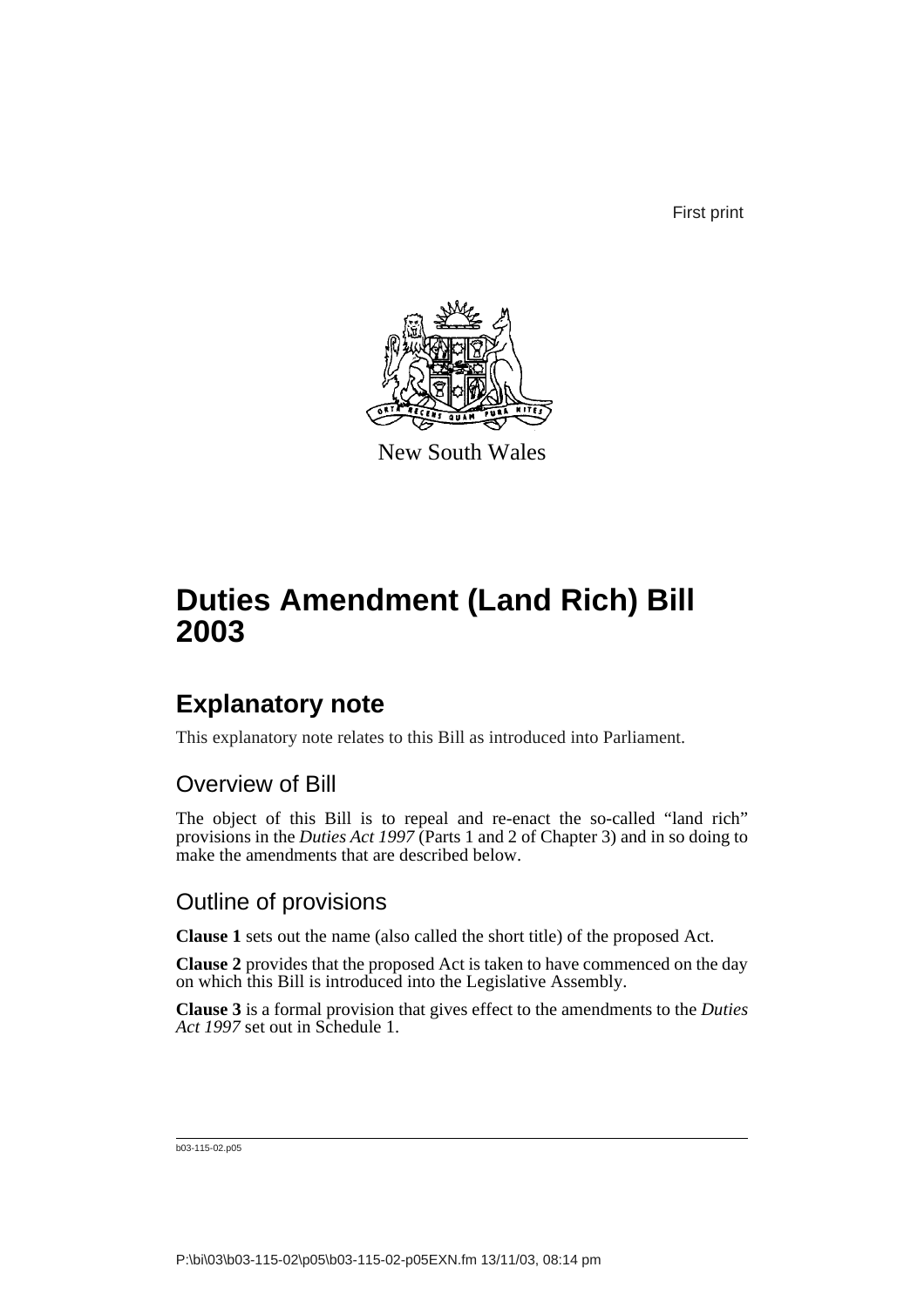Explanatory note

## **Schedule 1 Amendments**

The amendments made by the Bill to the current "land rich" provisions may be summarised as follows.

The current concept of a *private corporation* includes a private company and a private unit trust scheme. The "land rich" provisions are being extended to include wholesale unit trust schemes. The current concept of a *private corporation* is replaced with the concept of a *landholder* which includes private companies, private unit trust schemes and wholesale unit trust schemes. (Substituted section 106)

A *private unit trust scheme* is a unit trust scheme that is not a public unit trust scheme or a wholesale unit trust scheme.

A *public unit trust scheme* means a listed trust, a widely held trust or an imminent public trust.

A *wholesale unit trust scheme* is, broadly, a unit trust scheme in which not less than 80% of the units are held by investors who are trustees of certain funds or trusts and in which each such investor holds less than 50% of the units, or a unit trust scheme which it is anticipated will become a wholesale unit trust scheme within 12 months.

The test of whether a landholder is "land rich" is changed in two respects. First, the unencumbered value of the landholder's New South Wales land holdings is increased from \$1,000,000 to \$2,000,000. Second, the proportion of the total land holdings of a landholder to the unencumbered value of all its property is reduced from 80% to 60%. (Substituted section 106)

In calculating the unencumbered value of a landholder's property, the current duplication of discretions vested in the Chief Commissioner of State Revenue is removed. (Substituted section 106)

The Act will now provide for the effect of uncompleted agreements for the disposal or acquisition of property other than land in addition to the current provisions for uncompleted agreements relating to transfers of land. (Proposed section 108 (2))

The constructive ownership of land and other property in the current provisions of the Act may be traced through a subsidiary of a private corporation or through a discretionary trust. These provisions, in so far as they apply to subsidiaries, are replaced with provisions that enable the ownership trail to be traced through *linked entities*. (Substituted section 109)

The Bill makes changes to the way in which *interests* in a landholder may be acquired. It replaces the requirement for the acquisition of a *majority interest*, which was an entitlement to more than 50% of the property of a private

Explanatory note page 2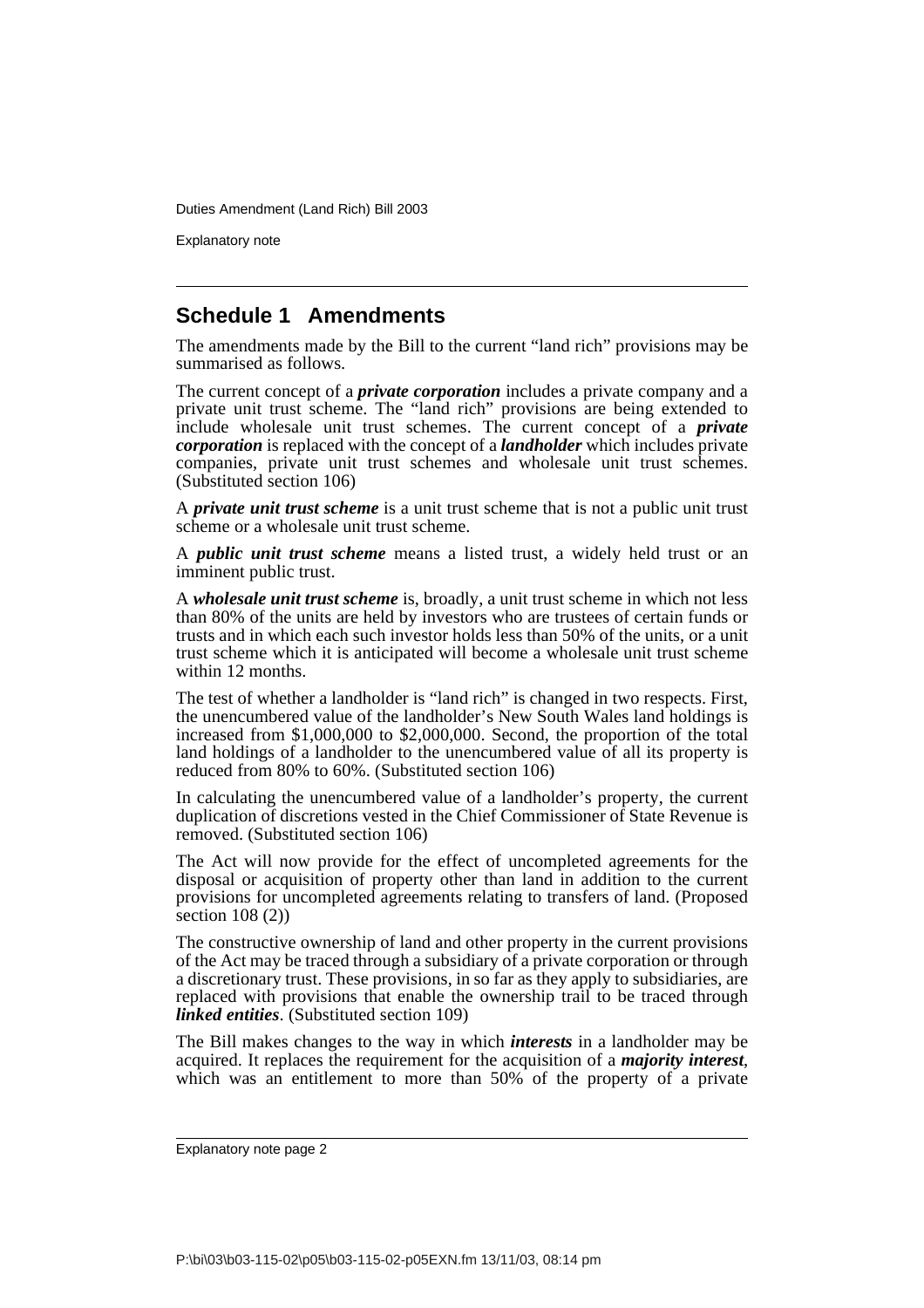Explanatory note

corporation in the event of a distribution of all of the property of the private corporation, with the requirement for the acquisition of a *significant interest* in a landholder. A significant interest is an entitlement, in the event of a distribution of all of the property of the landholder, to 20% or more of the property in the case of a private unit trust scheme or 50% or more of the property in the case of a wholesale unit trust scheme or private company. (Substituted section 111)

The manner in which an interest may be acquired is updated to accord with current business practice. (Substituted section 112)

Liability for duty is incurred when a person makes a *relevant acquisition* in a landholder. A relevant acquisition is made when a person acquires:

- (a) a significant interest in a landholder, or
- (b) an interest which, when aggregated with interests of the person or associated persons, amounts to a significant interest, or
- (c) an interest which, when aggregated with other interests acquired by the person or other persons acting under transactions that comprise substantially one arrangement between the acquirers, amounts to a significant interest.

A relevant acquisition is also made when a person who has a significant interest in a landholder, or an interest which, when aggregated with interests of the person or associated persons, amounts to a significant interest, acquires a further interest in the landholder. (Substituted section 114)

Some further information concerning acquisitions will now be required to be included in acquisition statements lodged with the Chief Commissioner. (Substituted section 115)

A concession is made for primary producers. If a landholder is a primary producer when a relevant acquisition is made and the landholder's land holdings in all places, whether within or outside Australia, comprise less than 80% of the unencumbered value of all its property, no duty is chargeable in respect of the acquisition. However, duty will become chargeable if the landholder ceases to be a primary producer at any time within 5 years after the relevant acquisition is made. (Substituted section 118)

Various changes are made to the exception of interests from the land rich provisions. The exception of an acquisition comprising a transaction that is not liable for transfer duty under the general provisions of the Act is removed. Further exceptions are made in relation to intergenerational rural transfers and the acquisition of interests by certain charitable or benevolent societies or institutions. (Substituted section 119)

The current provision for the phasing-in of duty (section 122) is repealed and is not replaced.

Explanatory note page 3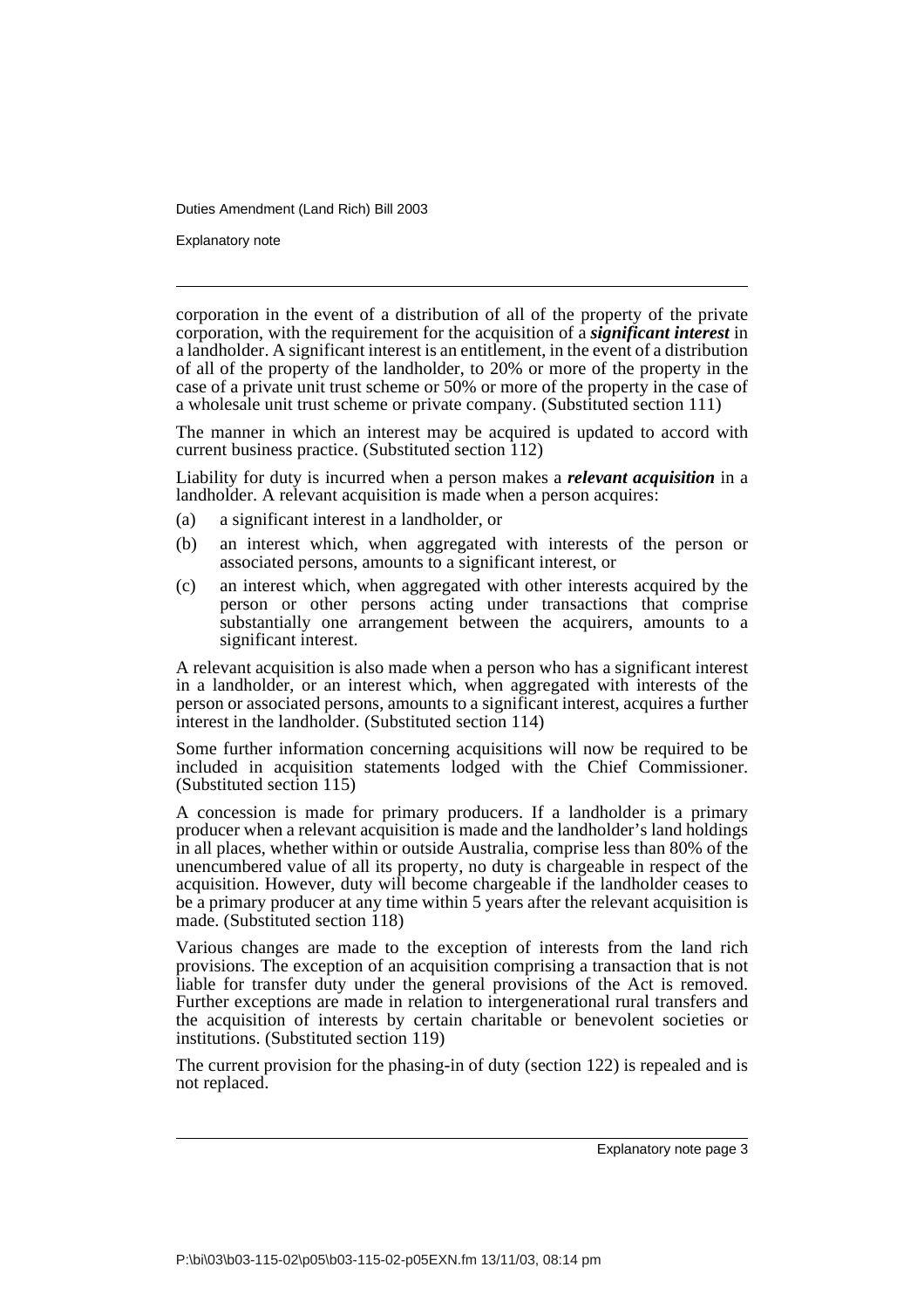Explanatory note

Other provisions in Parts 1 and 2 of Chapter 3 are re-enacted without amendment, except for minor amendments or consequential amendments.

The Schedule of amendments to the Act also includes savings and transitional provisions necessitated by the amendments.

Explanatory note page 4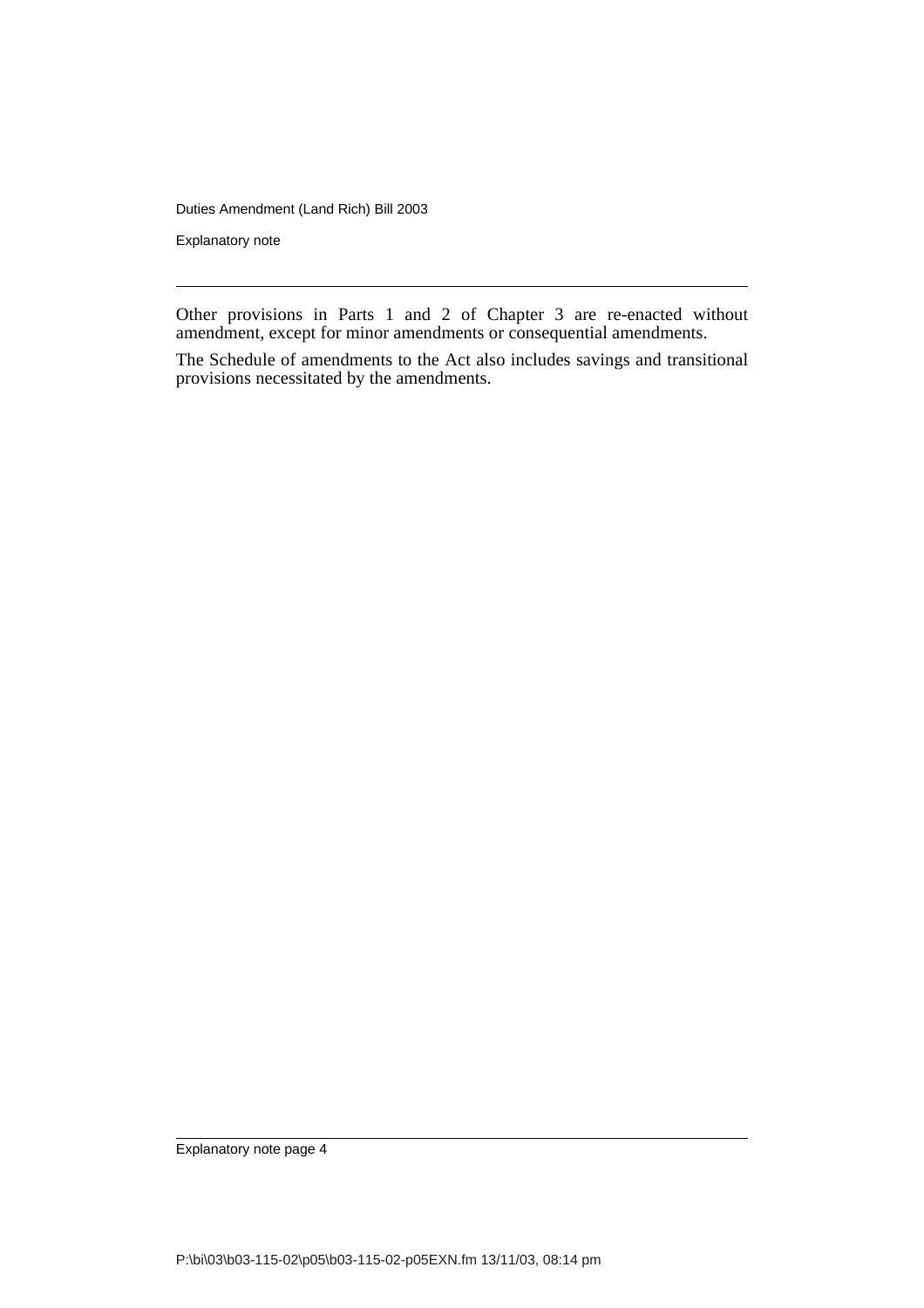First print



New South Wales

# **Duties Amendment (Land Rich) Bill 2003**

## **Contents**

|   |                                     | Page |
|---|-------------------------------------|------|
|   | Name of Act                         |      |
|   | 2 Commencement                      |      |
| ર | Amendment of Duties Act 1997 No 123 |      |
|   | Schedule 1 Amendments               | 3    |

b03-115-02.p05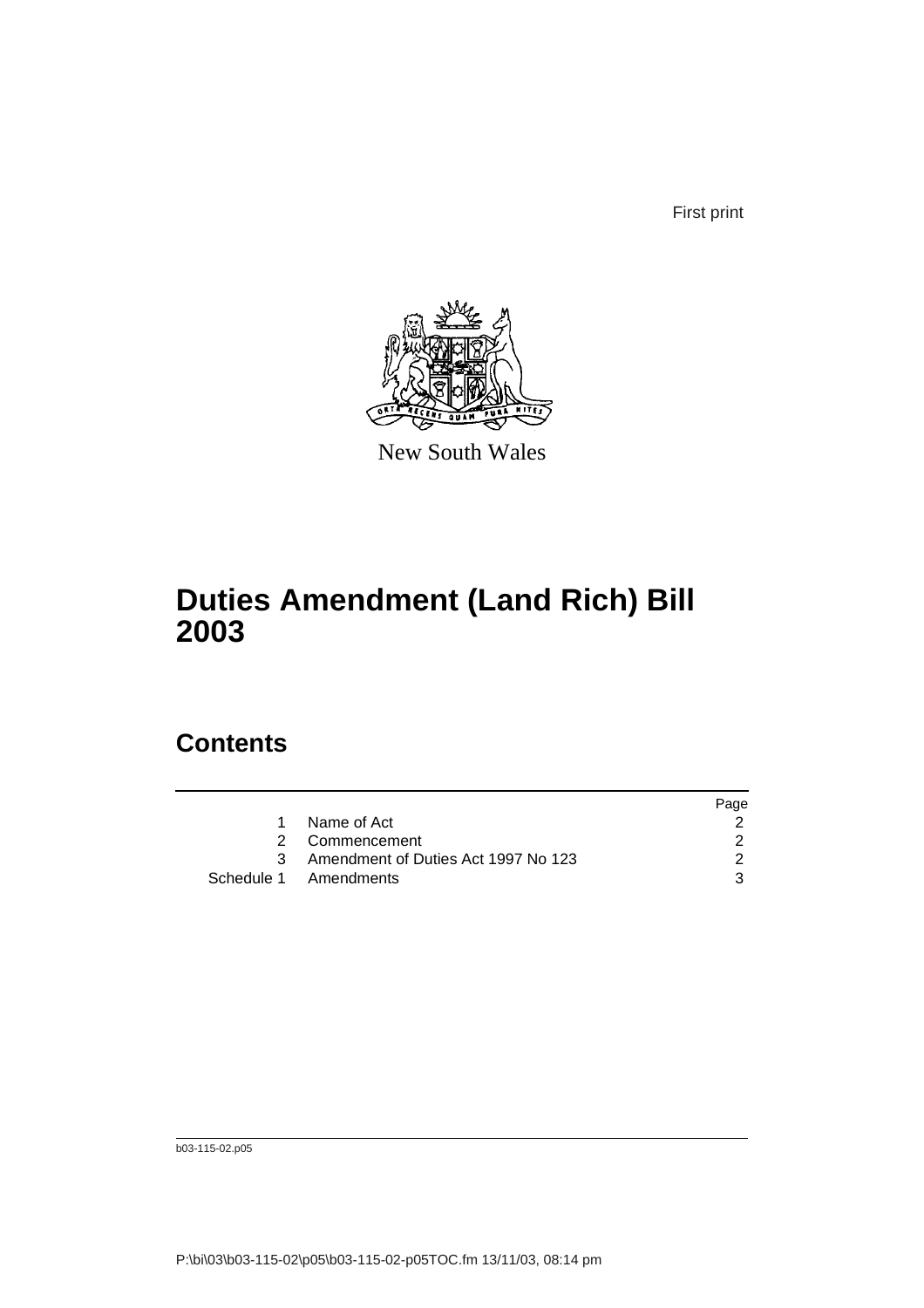**Contents** 

Page

Contents page 2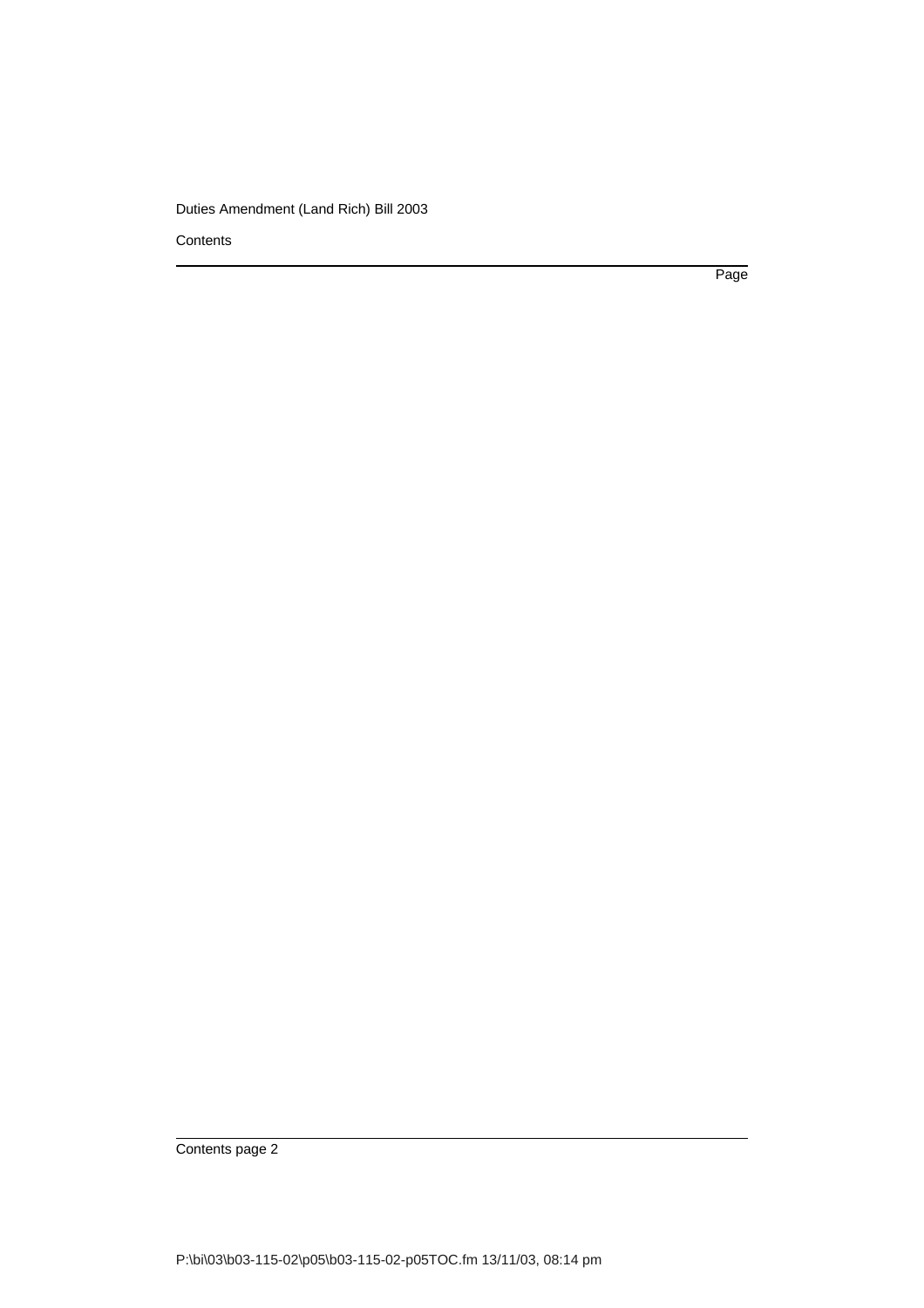

New South Wales

# **Duties Amendment (Land Rich) Bill 2003**

No , 2003

### **A Bill for**

An Act to amend the *Duties Act 1997* to prevent the erosion of duty payable on certain transactions treated as transfers of dutiable property; and for other purposes.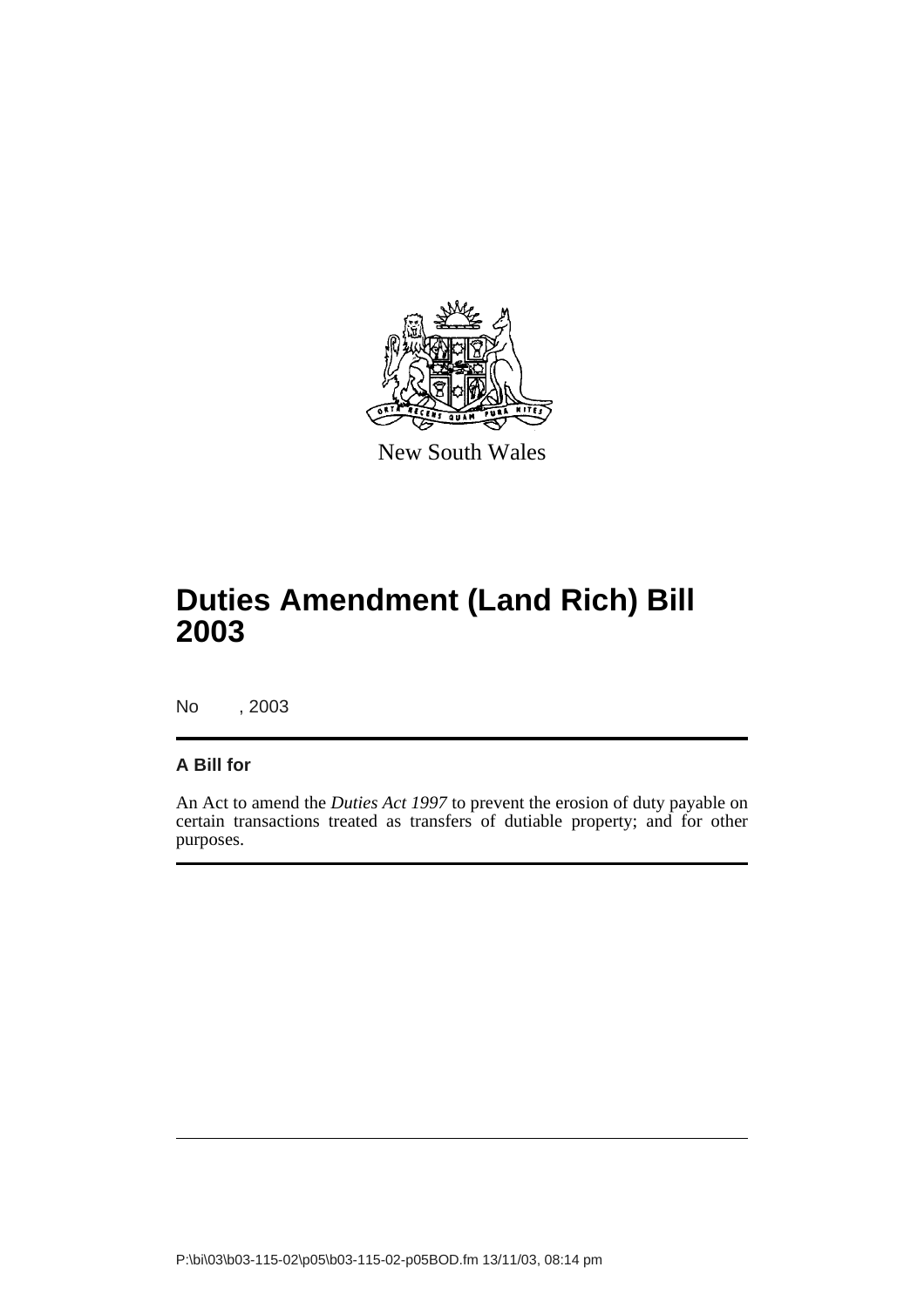| The Legislature of New South Wales enacts: |                                                                                                                                |                |
|--------------------------------------------|--------------------------------------------------------------------------------------------------------------------------------|----------------|
|                                            | Name of Act                                                                                                                    | 2              |
|                                            | This Act is the Duties Amendment (Land Rich) Act 2003.                                                                         | 3              |
|                                            | <b>Commencement</b>                                                                                                            | $\overline{4}$ |
|                                            | This Act is taken to have commenced on the day on which the Bill<br>for this Act was introduced into the Legislative Assembly. | 5<br>6         |
| 3                                          | <b>Amendment of Duties Act 1997 No 123</b>                                                                                     | 7              |
|                                            | The <i>Duties Act 1997</i> is amended as set out in Schedule 1.                                                                | 8              |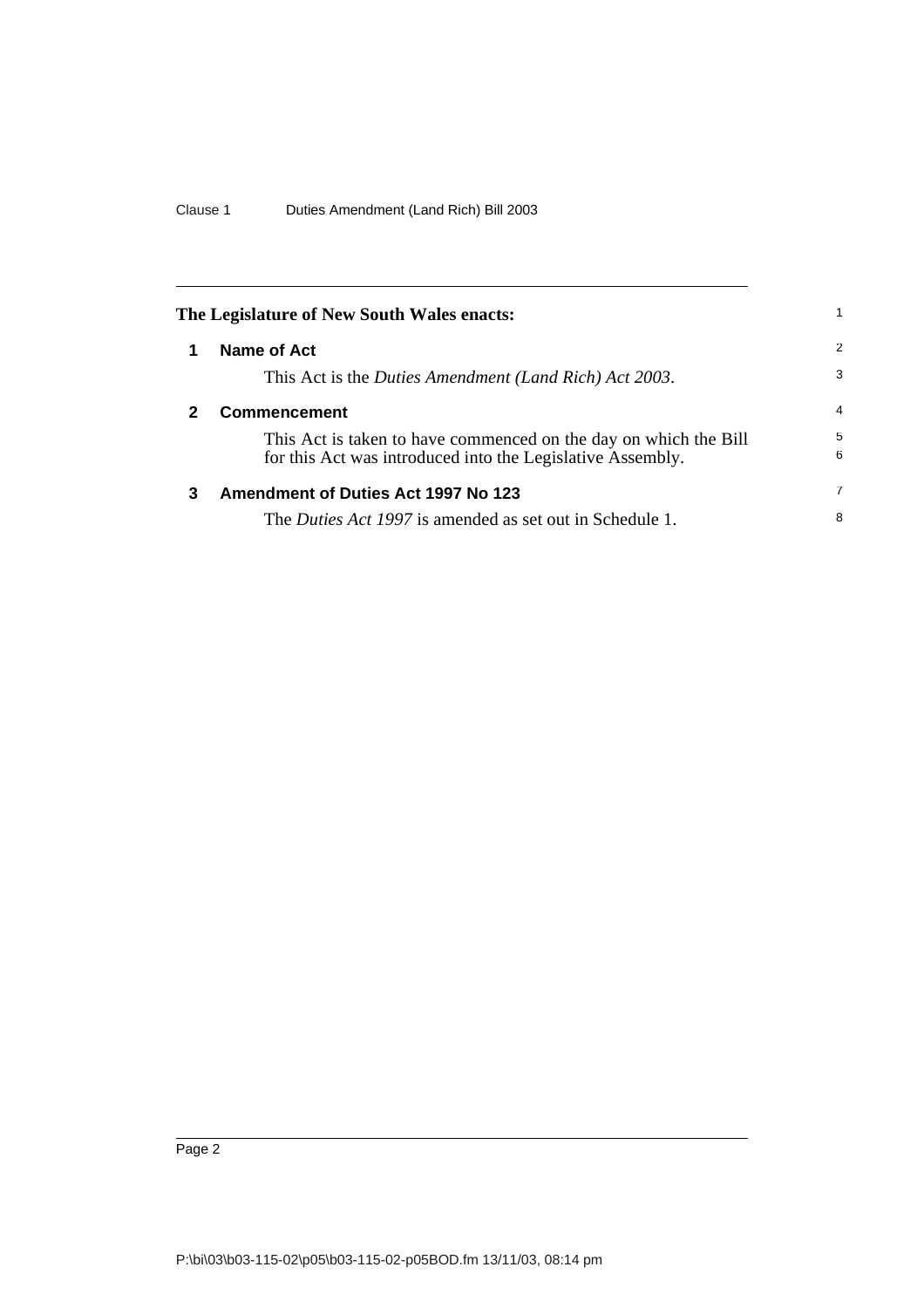Amendments Schedule 1

l,

|       |        |                   | <b>Schedule 1 Amendments</b><br>(Section 3)                                                                                                                                                                                                                                                                                                                                                                                                                                                                                                                                                                                                                                                                                                                                                                                                                                                                                                                                                                                                                                                                                                                                                                                                                                                                                                                                                                                                                                                                 | 1<br>2                                                                                                                                    |
|-------|--------|-------------------|-------------------------------------------------------------------------------------------------------------------------------------------------------------------------------------------------------------------------------------------------------------------------------------------------------------------------------------------------------------------------------------------------------------------------------------------------------------------------------------------------------------------------------------------------------------------------------------------------------------------------------------------------------------------------------------------------------------------------------------------------------------------------------------------------------------------------------------------------------------------------------------------------------------------------------------------------------------------------------------------------------------------------------------------------------------------------------------------------------------------------------------------------------------------------------------------------------------------------------------------------------------------------------------------------------------------------------------------------------------------------------------------------------------------------------------------------------------------------------------------------------------|-------------------------------------------------------------------------------------------------------------------------------------------|
| $[1]$ |        |                   | <b>Chapter 3 Certain transactions treated as transfers</b>                                                                                                                                                                                                                                                                                                                                                                                                                                                                                                                                                                                                                                                                                                                                                                                                                                                                                                                                                                                                                                                                                                                                                                                                                                                                                                                                                                                                                                                  | 3                                                                                                                                         |
|       |        |                   | Omit Parts 1 and 2. Insert instead:                                                                                                                                                                                                                                                                                                                                                                                                                                                                                                                                                                                                                                                                                                                                                                                                                                                                                                                                                                                                                                                                                                                                                                                                                                                                                                                                                                                                                                                                         | 4                                                                                                                                         |
|       |        | Part 1            | <b>Preliminary</b>                                                                                                                                                                                                                                                                                                                                                                                                                                                                                                                                                                                                                                                                                                                                                                                                                                                                                                                                                                                                                                                                                                                                                                                                                                                                                                                                                                                                                                                                                          | 5                                                                                                                                         |
|       | 105    |                   | Introduction and overview                                                                                                                                                                                                                                                                                                                                                                                                                                                                                                                                                                                                                                                                                                                                                                                                                                                                                                                                                                                                                                                                                                                                                                                                                                                                                                                                                                                                                                                                                   | 6                                                                                                                                         |
|       |        |                   | This Chapter charges duty at the same rate as for a transfer of<br>dutiable property under Chapter 2 on certain transactions<br>which are not "dutiable transactions" under Chapter 2.<br>Note. Duty is chargeable under Part 2 on the acquisition by a person of<br>an interest consisting of:<br>certain unitholdings in a private unit trust scheme, or<br>$\bullet$<br>certain unitholdings in a wholesale unit trust scheme, or<br>$\bullet$<br>certain shareholdings in a private company,<br>$\bullet$<br>which has land holdings in New South Wales with an unencumbered<br>value of \$2 million or more and the land holdings in all places of which<br>comprise 60% or more of the unencumbered value of all its property.<br>The duty is chargeable at the general rate for a dutiable transaction<br>under Chapter 2.<br>A person who acquires a prescribed interest in such a private unit trust<br>scheme or private company must lodge an acquisition statement. Duty<br>on an acquisition statement is chargeable only on interests acquired<br>within a 3-year period.<br>Duty is chargeable:<br>under Part 3 on transactions by which corporate capital is<br>$\bullet$<br>reduced by redemption, surrender or cancellation of shares or<br>reduction of share value or alteration of share rights, and<br>under Part 4 on the allotment of units or shares that confer a land<br>$\bullet$<br>use entitlement, and<br>under Part 5 on the allotment of shares by direction.<br>$\bullet$ | 7<br>8<br>9<br>10<br>11<br>12<br>13<br>14<br>15<br>16<br>17<br>18<br>19<br>20<br>21<br>22<br>23<br>24<br>25<br>26<br>27<br>28<br>29<br>30 |
|       | Part 2 |                   | Acquisition of interests in certain<br>landholders                                                                                                                                                                                                                                                                                                                                                                                                                                                                                                                                                                                                                                                                                                                                                                                                                                                                                                                                                                                                                                                                                                                                                                                                                                                                                                                                                                                                                                                          | 31<br>32                                                                                                                                  |
|       |        | <b>Division 1</b> | <b>Landholders</b>                                                                                                                                                                                                                                                                                                                                                                                                                                                                                                                                                                                                                                                                                                                                                                                                                                                                                                                                                                                                                                                                                                                                                                                                                                                                                                                                                                                                                                                                                          | 33                                                                                                                                        |
|       | 106    |                   | <b>Meaning of "landholder"</b>                                                                                                                                                                                                                                                                                                                                                                                                                                                                                                                                                                                                                                                                                                                                                                                                                                                                                                                                                                                                                                                                                                                                                                                                                                                                                                                                                                                                                                                                              | 34                                                                                                                                        |
|       |        | (1)               | For the purposes of this Part, a <i>landholder</i> is any of the<br>following:                                                                                                                                                                                                                                                                                                                                                                                                                                                                                                                                                                                                                                                                                                                                                                                                                                                                                                                                                                                                                                                                                                                                                                                                                                                                                                                                                                                                                              | 35<br>36                                                                                                                                  |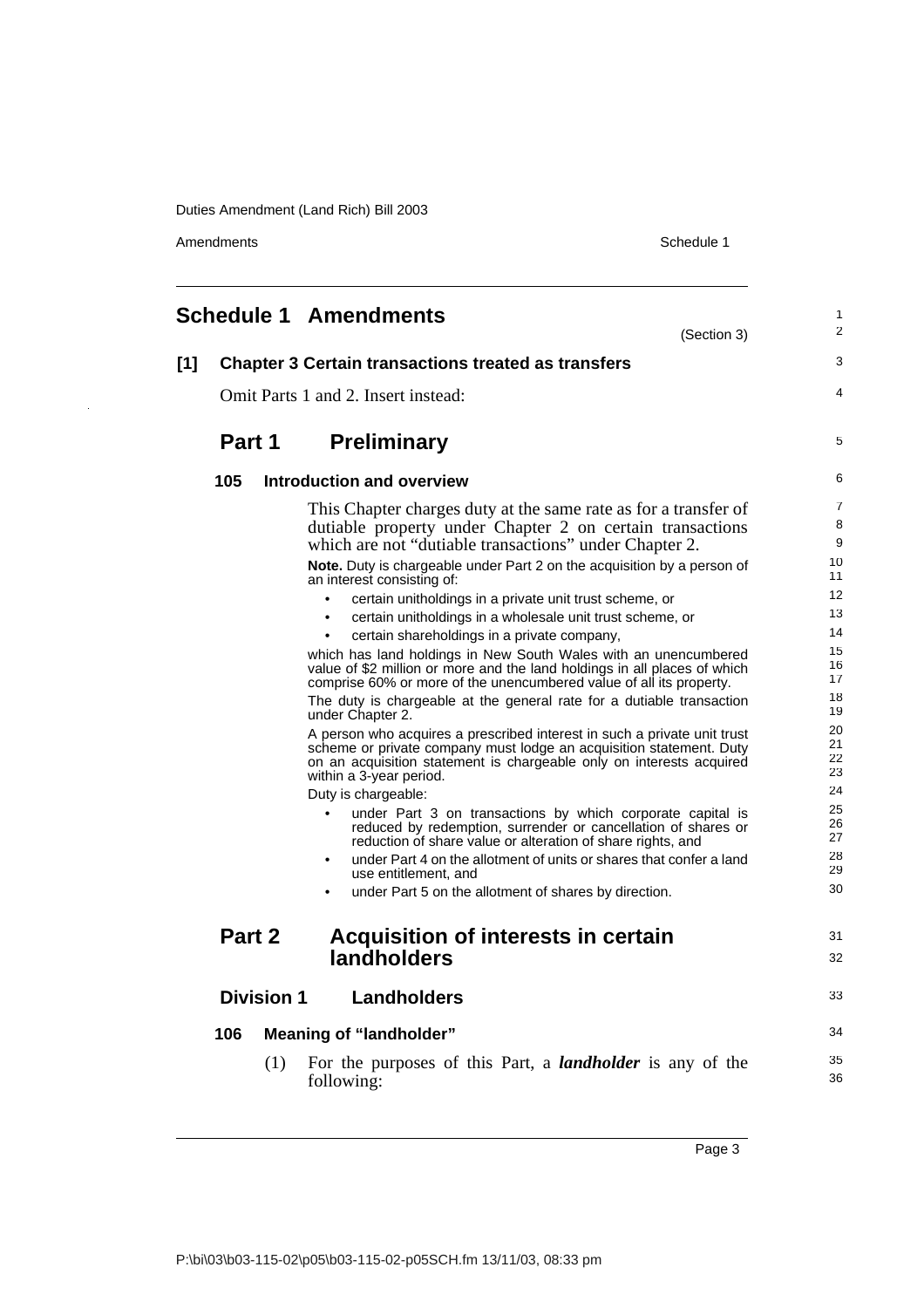Schedule 1 Amendments

|     | a private unit trust scheme,<br>(a)                                                                                                                                                                     | 1                    |
|-----|---------------------------------------------------------------------------------------------------------------------------------------------------------------------------------------------------------|----------------------|
|     | (b)<br>a wholesale unit trust scheme,                                                                                                                                                                   | $\overline{2}$       |
|     | (c)<br>a private company.                                                                                                                                                                               | 3                    |
|     | Note. Private unit trust scheme, wholesale unit trust scheme and<br>private company are defined in the Dictionary.                                                                                      | 4<br>5               |
| (2) | A landholder is <i>land rich</i> if:                                                                                                                                                                    | 6                    |
|     | it has land holdings in New South Wales with an<br>(a)<br>unencumbered value of \$2,000,000 or more, and                                                                                                | $\overline{7}$<br>8  |
|     | (b)<br>its land holdings in all places, whether within or outside<br>Australia, comprise 60% or more of the unencumbered<br>value of all its property.                                                  | 9<br>10<br>11        |
|     | Note. As to what constitutes a land holding, see section 107.<br>As to ownership through linked entities or discretionary trusts, see<br>sections 109 and 110.                                          | 12<br>13<br>14       |
| (3) | In calculating the unencumbered value of the property of a<br>landholder for the purposes of subsection $(2)$ , property of any<br>of the following kinds is not counted:                               | 15<br>16<br>17       |
|     | cash, whether in Australian or other currency,<br>(a)                                                                                                                                                   | 18                   |
|     | (b)<br>money on deposit with any person, negotiable<br>instruments or debt securities,                                                                                                                  | 19<br>20             |
|     | loans that, according to their terms, are to be repaid on<br>(c)<br>demand by the lender or within 12 months after the date<br>of the loan,                                                             | 21<br>22<br>23       |
|     | if the landholder is a private unit trust scheme or a<br>(d)<br>wholesale unit trust scheme, loans to persons who, in<br>relation to a trustee or beneficiary of the scheme, are<br>associated persons, | 24<br>25<br>26<br>27 |
|     | if the landholder is a private company, loans to persons<br>(e)<br>who, in relation to the company or to a majority<br>shareholder or director of the company, are associated<br>persons,               | 28<br>29<br>30<br>31 |
|     | (f)<br>land use entitlements,                                                                                                                                                                           | 32                   |
|     | units or shares in a linked entity of the landholder,<br>(g)                                                                                                                                            | 33                   |
|     | (h)<br>property consisting of an interest as a beneficiary in a<br>discretionary trust (within the meaning of section 110).                                                                             | 34<br>35             |
|     | Note. Associated person, land use entitlement and majority<br>shareholder are defined in the Dictionary.                                                                                                | 36<br>37             |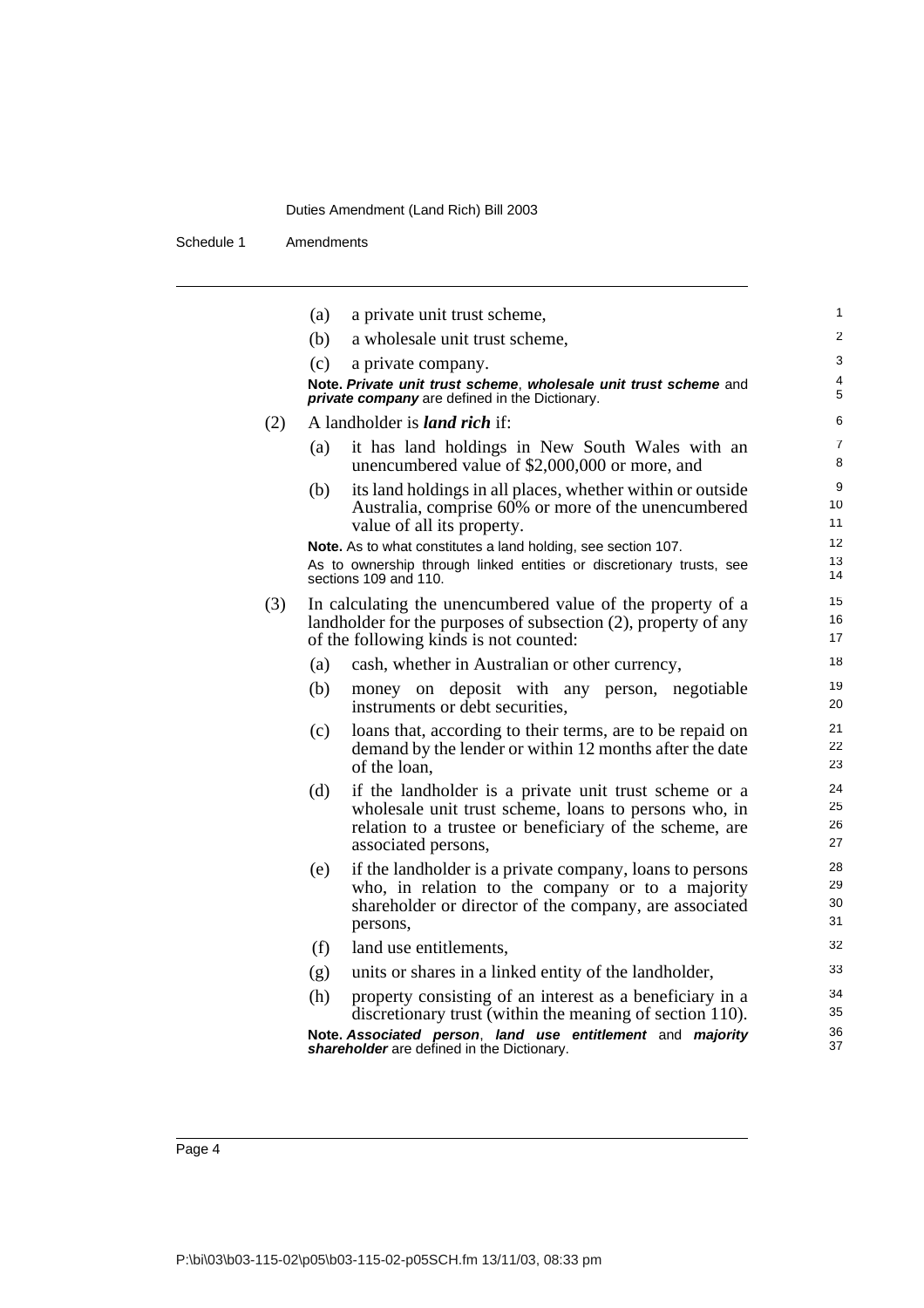Amendments Schedule 1

|     | (4) | In addition to subsection $(3)$ , property is not to be counted in<br>calculating the unencumbered value of all the property of a<br>landholder for the purposes of subsection (2) if the landholder<br>is unable to satisfy the Chief Commissioner that the property<br>was obtained otherwise than to reduce, for the purposes of this<br>Part, the ratio of its land holdings in all places, whether within<br>or outside Australia, to the unencumbered value of all its<br>property. | 1<br>2<br>3<br>$\overline{4}$<br>5<br>6<br>$\overline{7}$<br>8 |
|-----|-----|-------------------------------------------------------------------------------------------------------------------------------------------------------------------------------------------------------------------------------------------------------------------------------------------------------------------------------------------------------------------------------------------------------------------------------------------------------------------------------------------|----------------------------------------------------------------|
| 107 |     | What are the "land holdings" of a landholder?                                                                                                                                                                                                                                                                                                                                                                                                                                             | 9                                                              |
|     | (1) | For the purposes of this Part, a <i>land holding</i> is an interest in<br>land other than the estate or interest of a mortgagee, chargee<br>or other secured creditor or a profit à prendre. An interest in<br>land, however:                                                                                                                                                                                                                                                             | 10<br>11<br>12<br>13                                           |
|     |     | is not a land holding of a unit trust scheme unless the<br>(a)<br>interest is held by the trustees in their capacity as<br>trustees of the scheme, and                                                                                                                                                                                                                                                                                                                                    | 14<br>15<br>16                                                 |
|     |     | is not a land holding of a private company unless the<br>(b)<br>interest of the private company in the land is a<br>beneficial interest.                                                                                                                                                                                                                                                                                                                                                  | 17<br>18<br>19                                                 |
|     | (2) | This section is in aid of, but does not limit, the operation of<br>any provision of this Part providing for constructive<br>ownership of interests.                                                                                                                                                                                                                                                                                                                                       | 20<br>21<br>22                                                 |
| 108 |     | <b>Effect of uncompleted agreements</b>                                                                                                                                                                                                                                                                                                                                                                                                                                                   | 23                                                             |
|     | (1) | For the purposes of this Part, the transferor and the transferee<br>under an uncompleted agreement for the transfer of land are<br>taken to be separately entitled to the whole of the land.<br>Note. If duty is charged on an acquisition that relates to a land holding<br>to which subsection (1) applies, the Chief Commissioner may defer                                                                                                                                            | 24<br>25<br>26<br>27<br>28                                     |
|     |     | payment of duty under section 47 of the Taxation Administration Act<br>1996.<br>A refund may be payable in relation to the completion or rescission of an                                                                                                                                                                                                                                                                                                                                 | 29<br>30<br>31                                                 |
|     |     | agreement referred to in subsection (1)-see section 122.                                                                                                                                                                                                                                                                                                                                                                                                                                  | 32                                                             |
|     | (2) | For the purposes of this Part:                                                                                                                                                                                                                                                                                                                                                                                                                                                            | 33                                                             |
|     |     | if a landholder has agreed to dispose of property other<br>(a)<br>than land, the agreement is taken to have been<br>completed even if it is not completed, and                                                                                                                                                                                                                                                                                                                            | 34<br>35<br>36                                                 |
|     |     | if a landholder has agreed to acquire property other than<br>(b)<br>land and has not completed the agreement, the<br>agreement is to be disregarded.                                                                                                                                                                                                                                                                                                                                      | 37<br>38<br>39                                                 |
|     |     |                                                                                                                                                                                                                                                                                                                                                                                                                                                                                           |                                                                |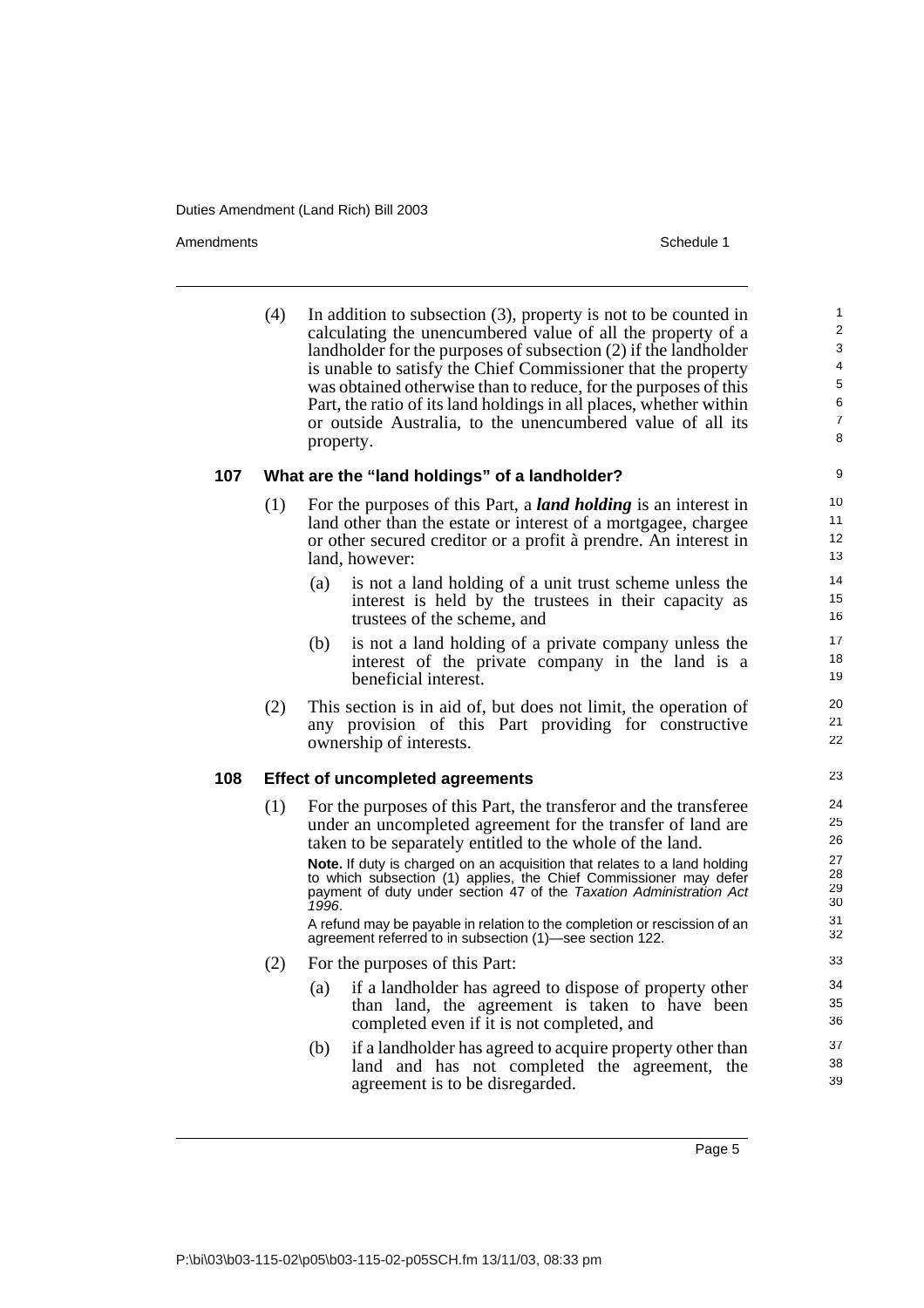Schedule 1 Amendments

### **109 Constructive ownership of land holdings and other property: linked entities**

(1) In addition to any interest in land or other property that it may hold in its own right, a unit trust scheme or a private company is taken, for the purposes of this Part, to hold an interest in land or other property held by a linked entity of the unit trust scheme or private company.

### (2) In this section, a *linked entity* of a unit trust scheme or a private company (the *principal entity*) means a person:

- (a) who is part of a chain of persons:
	- (i) which includes the principal entity, and
	- (ii) which is comprised of one or more links, and
	- (iii) in which a link exists if a person would be entitled to receive not less than 20% of the unencumbered value of the property of another person if the other person were to be wound up, and

- (iv) in which the principal entity would be entitled to receive not less than 20% of the unencumbered value of the property of the person if all the persons in the chain (other than the principal entity) were to be wound up, and
- (v) which does not include in any of the links between the person and the principal entity, a public unit trust scheme, a wholesale unit trust scheme or a company whose shares are listed on the Australian Stock Exchange or an exchange of the World Federation of Exchanges, and
- (b) who is not a public unit trust scheme, a wholesale unit trust scheme or a company whose shares are listed on the Australian Stock Exchange or an exchange of the World Federation of Exchanges.
- (3) The value, for duty purposes, of the interest in land or other property that a unit trust scheme or a private company (being a principal entity) is taken, by subsection (1), to hold because of a holding by a linked entity is that portion of the interest's unencumbered value to which the unit trust scheme or private company would be entitled (without regard to any liabilities of the linked entity or any other person in the ownership chain) if each entity in the chain of entities were to be wound up.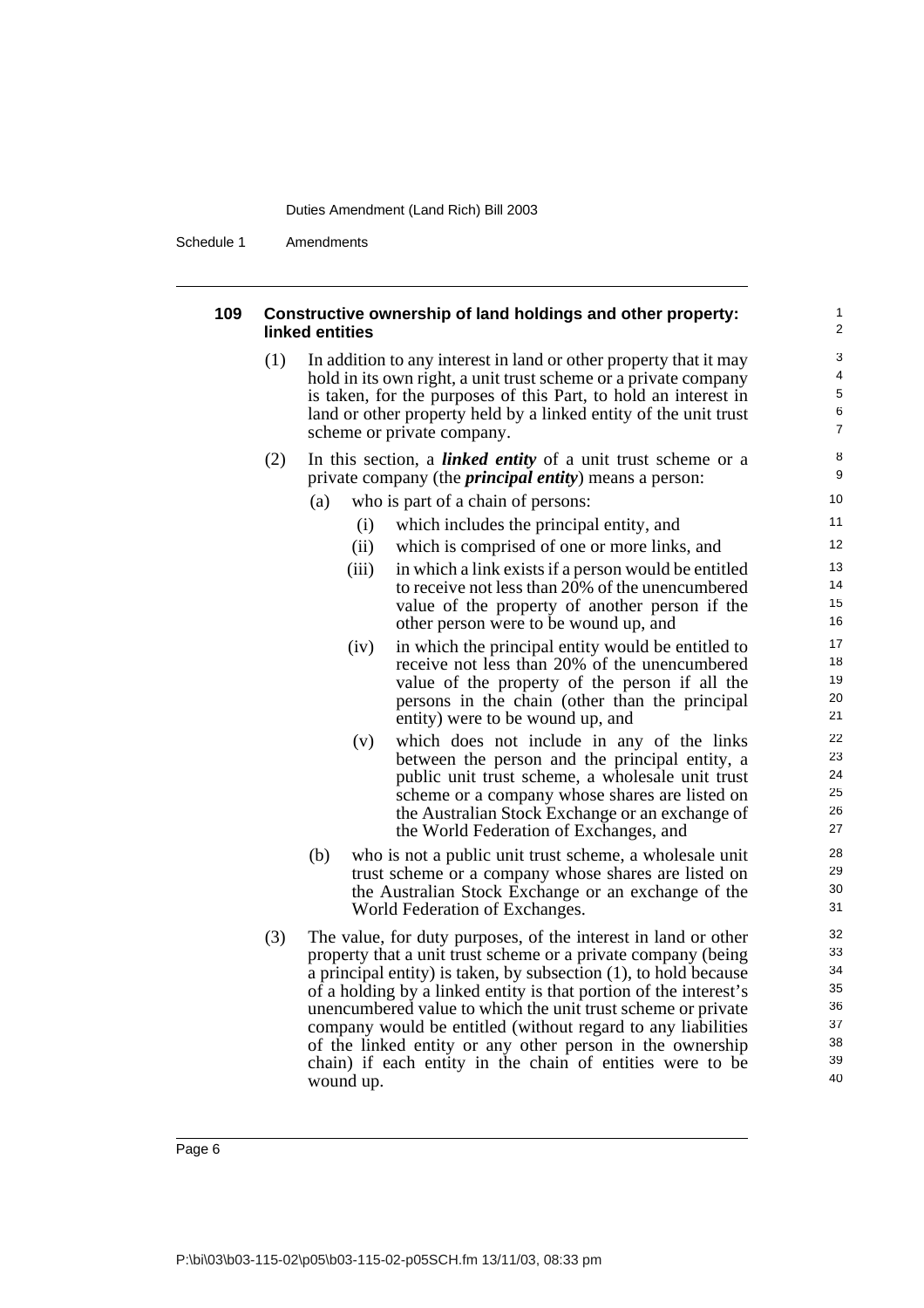Amendments Schedule 1

| 110 |                   | Constructive ownership of land holdings and other property:<br>discretionary trusts                                                                                                                                                                                            | $\mathbf{1}$<br>2          |
|-----|-------------------|--------------------------------------------------------------------------------------------------------------------------------------------------------------------------------------------------------------------------------------------------------------------------------|----------------------------|
|     | (1)               | A person or a member of a class of persons in whose favour,<br>by the terms of a discretionary trust, capital the subject of the<br>trust may be applied:                                                                                                                      | 3<br>$\overline{4}$<br>5   |
|     |                   | (a)<br>in the event of the exercise of a power or discretion in<br>favour of the person or class, or                                                                                                                                                                           | 6<br>$\overline{7}$        |
|     |                   | in the event that a discretion conferred under the trust is<br>(b)<br>not exercised,                                                                                                                                                                                           | 8<br>9                     |
|     |                   | is, for the purposes of this section, a <b>beneficiary</b> of the trust.                                                                                                                                                                                                       | 10                         |
|     | (2)               | A beneficiary of a discretionary trust is taken to own or to be<br>otherwise entitled to the property the subject of the trust.                                                                                                                                                | 11<br>12                   |
|     | (3)               | For the purposes of this Part, any property that is the subject<br>of a discretionary trust is taken to be the subject of any other<br>discretionary trust:                                                                                                                    | 13<br>14<br>15             |
|     |                   | that is, or<br>(a)                                                                                                                                                                                                                                                             | 16                         |
|     |                   | (b)<br>any trustee of which (in the capacity of trustee) is,                                                                                                                                                                                                                   | 17                         |
|     |                   | a beneficiary of it.                                                                                                                                                                                                                                                           | 18                         |
|     | (4)               | Subsection (3) extends to apply to property that is the subject<br>of a discretionary trust only by the operation of that<br>subsection.                                                                                                                                       | 19<br>20<br>21             |
|     | (5)               | In this section, <i>person</i> includes a landholder.                                                                                                                                                                                                                          | 22                         |
|     |                   | Note. Discretionary trust is defined in the Dictionary.                                                                                                                                                                                                                        | 23                         |
|     | <b>Division 2</b> | <b>Acquisitions of interests in landholders</b>                                                                                                                                                                                                                                | 24                         |
| 111 |                   | What are "interests" and "significant interests" in<br>landholders?                                                                                                                                                                                                            | 25<br>26                   |
|     | (1)               | A person has an <i>interest</i> in a landholder if the person has an<br>entitlement (otherwise than as a creditor or other person to<br>whom the landholder is liable) to a distribution of property<br>from the landholder on a winding up of the landholder or<br>otherwise. | 27<br>28<br>29<br>30<br>31 |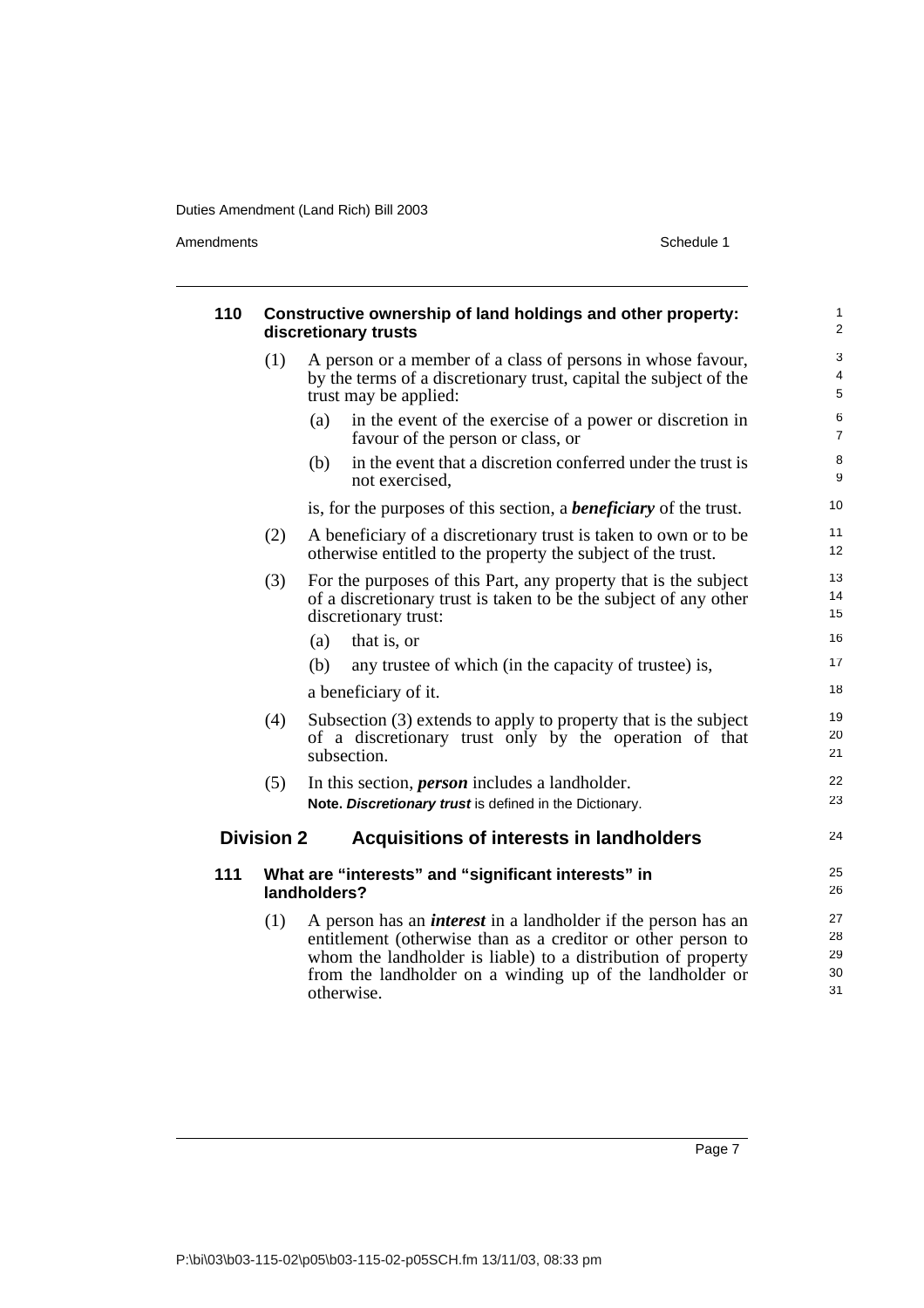Schedule 1 Amendments

|     | (2) |     | A person who, by virtue of subsection $(1)$ , has an interest in a<br>landholder has a <i>significant interest</i> in the landholder if the<br>person, in the event of a distribution of all the property of the<br>landholder immediately after the interest was acquired, would<br>be entitled to: | $\mathbf{1}$<br>2<br>3<br>4<br>5 |
|-----|-----|-----|------------------------------------------------------------------------------------------------------------------------------------------------------------------------------------------------------------------------------------------------------------------------------------------------------|----------------------------------|
|     |     | (a) | in the case of a private unit trust scheme—20% or more<br>of the property distributed, or                                                                                                                                                                                                            | 6<br>$\overline{7}$              |
|     |     | (b) | in the case of a landholder other than a private unit trust<br>scheme—50% or more of the property distributed.                                                                                                                                                                                       | 8<br>9                           |
|     | (3) |     | An interest in a landholder is not counted for the purposes of<br>this section if the interest concerned is an interest in:                                                                                                                                                                          | 10<br>11                         |
|     |     | (a) | a unit trust scheme acquired before 10 June 1987, or                                                                                                                                                                                                                                                 | 12 <sup>2</sup>                  |
|     |     | (b) | a private company acquired before 21 November 1986,<br><sub>or</sub>                                                                                                                                                                                                                                 | 13<br>14                         |
|     |     | (c) | the interest concerned was acquired at a time when the<br>landholder did not hold land in New South Wales.                                                                                                                                                                                           | 15<br>16                         |
|     | (4) |     | In this section, <i>person</i> includes a landholder.<br>Note. Section 120 is relevant to ascertaining a person's entitlements on<br>a distribution of property.                                                                                                                                     | 17<br>18<br>19                   |
| 112 |     |     | How may an interest be "acquired"?                                                                                                                                                                                                                                                                   | 20                               |
|     | (1) |     | A person acquires an interest in a land rich landholder if the<br>person obtains an interest, or the person's interest increases,<br>in the landholder regardless of how it is obtained or increased.                                                                                                | 21<br>22<br>23                   |
|     | (2) |     | Without limiting subsection (1), a person may acquire an<br>interest in a land rich landholder in the following ways:                                                                                                                                                                                | 24<br>25                         |
|     |     | (a) | the purchase, gift, allotment or issue of a unit or share,                                                                                                                                                                                                                                           | 26                               |
|     |     | (b) | the cancellation, redemption or surrender of a unit or<br>share.                                                                                                                                                                                                                                     | 27<br>28                         |
|     |     | (c) | the abrogation or alteration of a right for a unit or share,                                                                                                                                                                                                                                         | 29                               |
|     |     | (d) | the payment of an amount owing for a unit or share.                                                                                                                                                                                                                                                  | 30                               |
|     | (3) |     | To remove any doubt, it is declared that an acquisition of units<br>or shares is not necessary to acquire an interest in a land rich<br>landholder.                                                                                                                                                  | 31<br>32<br>33                   |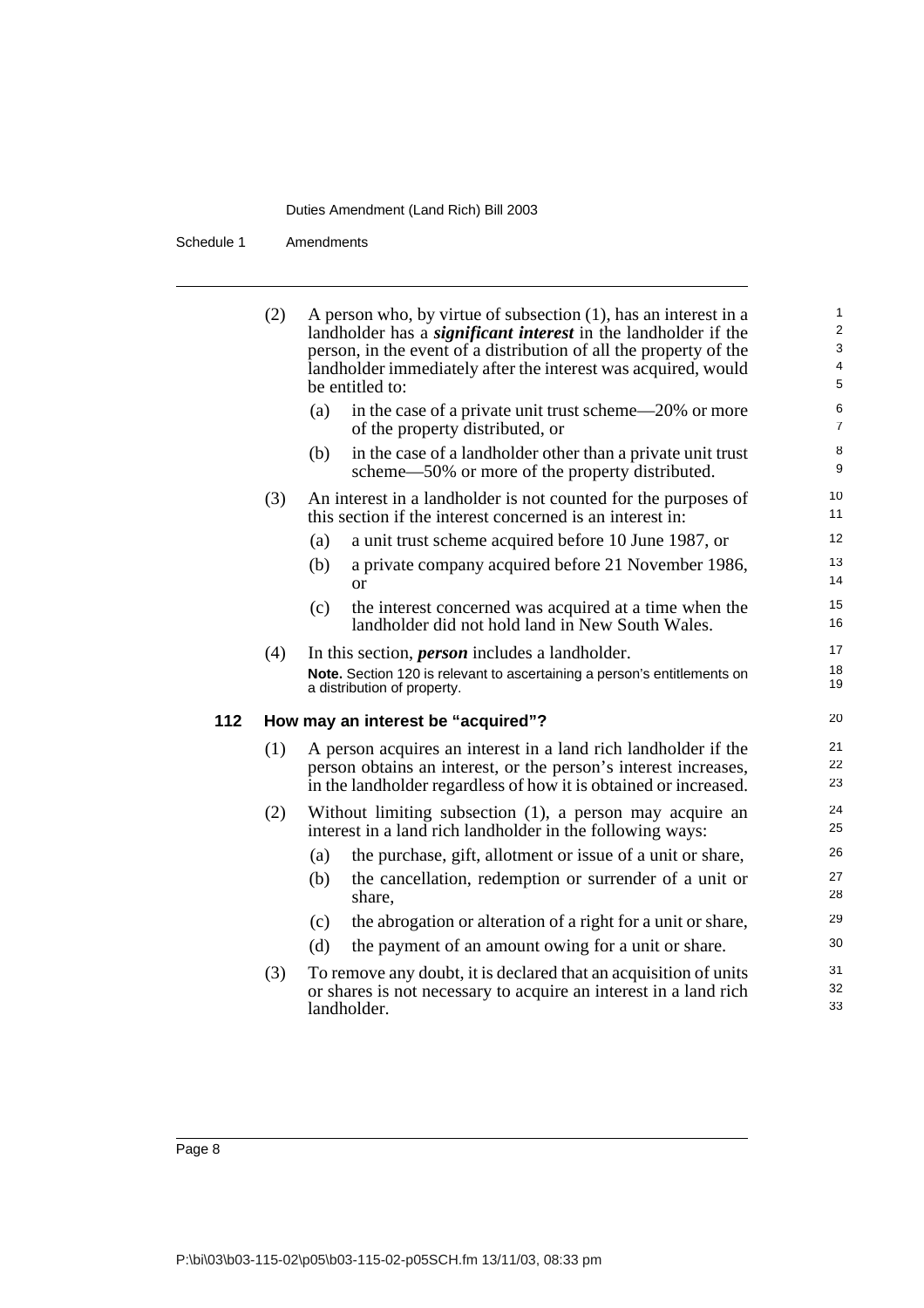Amendments Schedule 1

|     | <b>Division 3</b> | <b>Charging of duty</b>                                                                                                                                                                                                                                                                                                                                  | 1                                      |
|-----|-------------------|----------------------------------------------------------------------------------------------------------------------------------------------------------------------------------------------------------------------------------------------------------------------------------------------------------------------------------------------------------|----------------------------------------|
| 113 |                   | When does a liability for duty arise?                                                                                                                                                                                                                                                                                                                    | 2                                      |
|     |                   | A liability for duty charged by this Part arises when a relevant<br>acquisition is made.                                                                                                                                                                                                                                                                 | 3<br>4                                 |
| 114 |                   | What is a "relevant acquisition"?                                                                                                                                                                                                                                                                                                                        | 5                                      |
|     | (1)               | For the purposes of this Division, a person who:                                                                                                                                                                                                                                                                                                         | 6                                      |
|     |                   | acquires an interest in a land rich landholder:<br>(a)                                                                                                                                                                                                                                                                                                   | $\overline{7}$                         |
|     |                   | that is of itself a significant interest in the<br>(i)<br>landholder, or                                                                                                                                                                                                                                                                                 | 8<br>9                                 |
|     |                   | that, when aggregated with other interests in the<br>(ii)<br>landholder held by a person or an associated<br>person, results in an aggregation that amounts to<br>a significant interest in the landholder, or                                                                                                                                           | 10<br>11<br>12<br>13                   |
|     |                   | that, when aggregated with other interests in the<br>(iii)<br>landholder acquired by the person or other<br>persons under transactions that form, evidence,<br>give effect to or arise from what is substantially<br>one arrangement between the acquirers, results in<br>an aggregation that amounts to a significant<br>interest in the landholder, or | 14<br>15<br>16<br>17<br>18<br>19<br>20 |
|     |                   | (b)<br>having a significant interest, or an interest described in<br>paragraph (a) (ii), in a land rich landholder, acquires a<br>further interest in the landholder,                                                                                                                                                                                    | 21<br>22<br>23                         |
|     |                   | has made a relevant acquisition.<br>Note. Associated person is defined in the Dictionary.<br>The interests of associated persons are not always taken into account-<br>see section 118 (6).                                                                                                                                                              | 24<br>25<br>26<br>27                   |
|     | (2)               | However, an acquisition of an interest in a land rich<br>landholder under an arrangement that results in the land rich<br>landholder ceasing to be a landholder is not a relevant<br>acquisition because of subsection $(1)$ $(a)$ $(iii)$ .                                                                                                             | 28<br>29<br>30<br>31                   |
|     | (3)               | For the purposes of this Chapter, persons in their capacity as<br>qualifying investors (within the meaning of the definition of<br><i>wholesale unit trust scheme</i> ) of a wholesale unit trust scheme<br>are taken not to be associated persons.                                                                                                      | 32<br>33<br>34<br>35                   |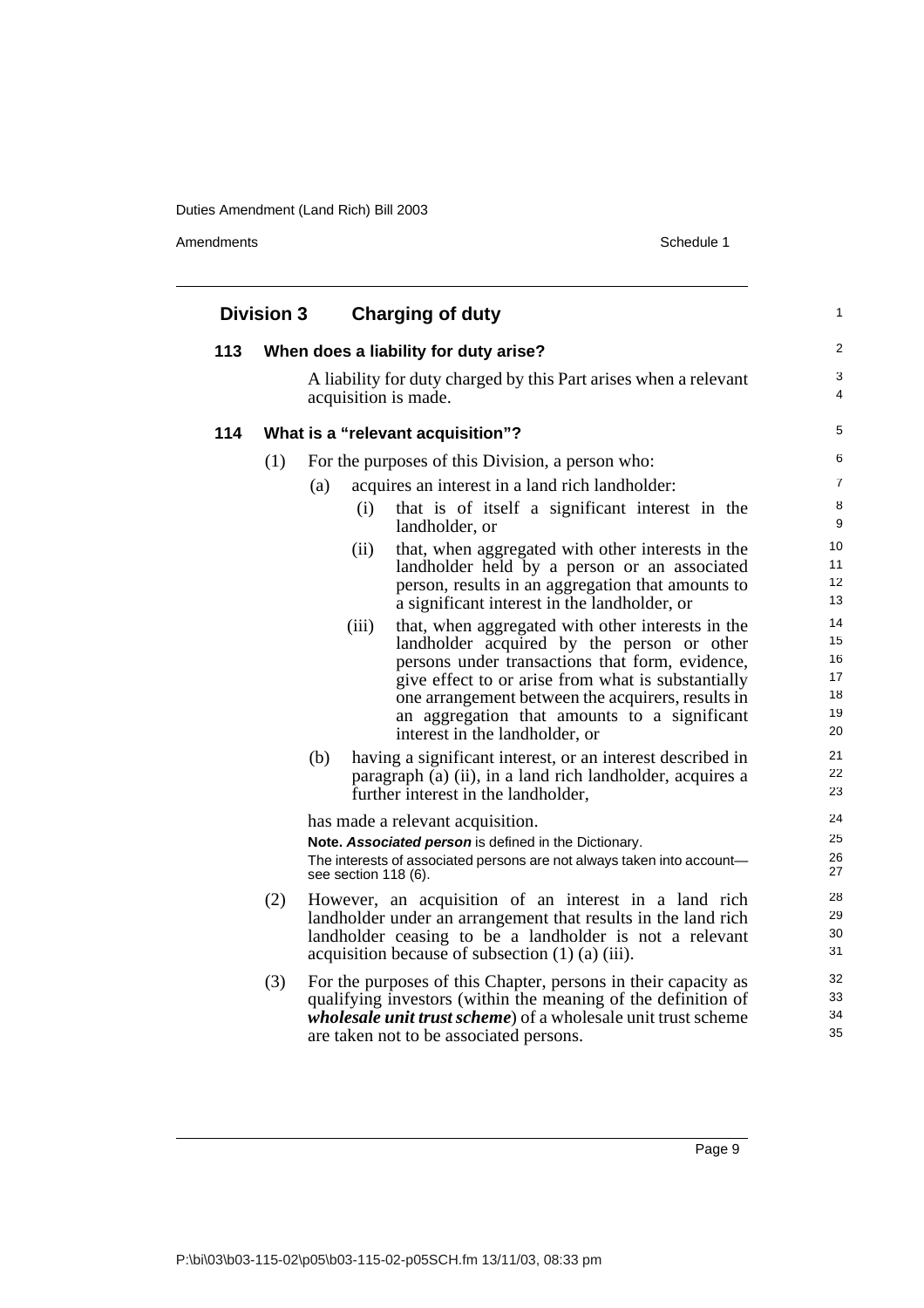Schedule 1 Amendments

## **115 Acquisition statements**

| (1) | A person who has made a relevant acquisition must prepare a<br>statement (an <i>acquisition statement</i> ) and lodge it with the<br>Chief Commissioner.                                                                                                                                       | 2<br>3<br>4                |
|-----|------------------------------------------------------------------------------------------------------------------------------------------------------------------------------------------------------------------------------------------------------------------------------------------------|----------------------------|
| (2) | The acquisition statement is to be prepared in an approved<br>form and must contain the following information:                                                                                                                                                                                 | 5<br>6                     |
|     | (a)<br>the name and address of the person who has acquired<br>the interest,                                                                                                                                                                                                                    | 7<br>8                     |
|     | in relation to each interest acquired, the date on which<br>(b)<br>it was acquired and whether it is an exempt acquisition,                                                                                                                                                                    | 9<br>10                    |
|     | if the relevant acquisition results from the aggregation<br>(c)<br>of the interests of associated persons, particulars of the<br>interests acquired by the person and any associated<br>persons on the date of the relevant acquisition,                                                       | 11<br>12<br>13<br>14       |
|     | (d)<br>particulars of the total interest of the person and any<br>associated person in the landholder at that date,                                                                                                                                                                            | 15<br>16                   |
|     | the unencumbered value of all land holdings in New<br>(e)<br>South Wales of the landholder as at the date of the<br>relevant acquisition and as at the date of acquisition of<br>each interest acquired in the landholder during the 3<br>years prior to the date of the relevant acquisition, | 17<br>18<br>19<br>20<br>21 |
|     | (f)<br>the unencumbered value of the property of the<br>landholder at the date of the relevant acquisition,                                                                                                                                                                                    | 22<br>23                   |
|     | the amount of duty paid under this Act or under a law<br>(g)<br>of another Australian jurisdiction in respect of each<br>earlier acquisition of an interest referred to in paragraph<br>(e),                                                                                                   | 24<br>25<br>26<br>27       |
|     | such other information as the Chief Commissioner may<br>(h)<br>require.                                                                                                                                                                                                                        | 28<br>29                   |
|     | Note. In ascertaining whether or not a liability to lodge a statement under<br>this section exists, it is necessary to have regard to provisions of this Part<br>that deal with:                                                                                                               | 30<br>31<br>32             |
|     | acquisition generally (section 112), and<br>$\bullet$                                                                                                                                                                                                                                          | 33                         |
|     | acquisitions that are exempt from the operation of this Part<br>$\bullet$<br>(section 119), and                                                                                                                                                                                                | 34<br>35                   |
|     | how a person may be taken to have acquired an interest in a land<br>$\bullet$<br>rich landholder because of the interests in a linked entity (section<br>109).                                                                                                                                 | 36<br>37<br>38             |
|     | Sometimes there is a joint and several liability for the duty as between<br>the person lodging the acquisition statement and an associated<br>person-see section 117 (2).                                                                                                                      | 39<br>40<br>41             |

1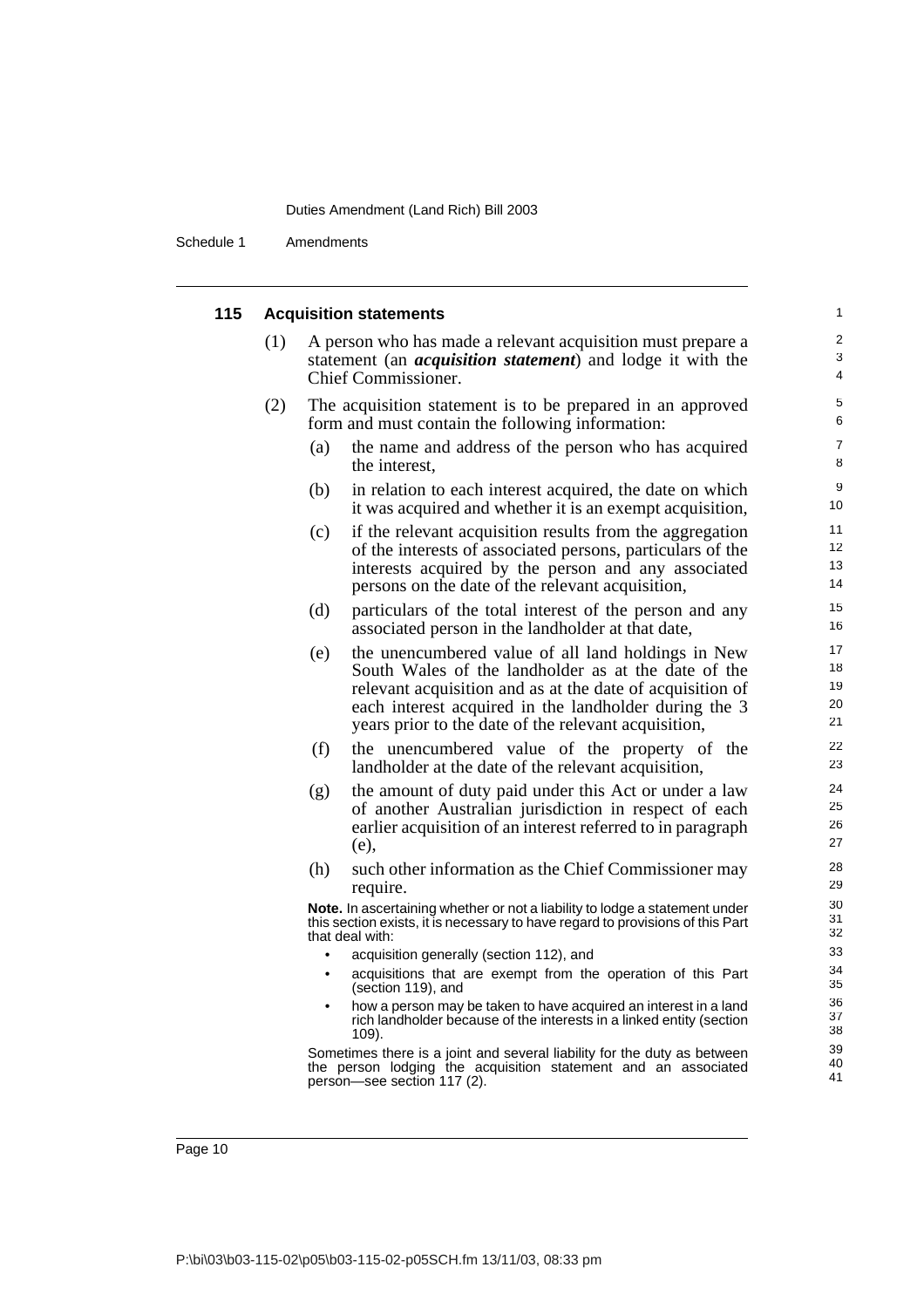Amendments Schedule 1

| 116<br>When must duty be paid?<br>A tax default does not occur for the purposes of the Taxation<br>Administration Act 1996 if duty is paid within 3 months after<br>the liability to pay the duty arises.<br>117<br>Who is liable to pay the duty?<br>Duty chargeable under this Part is payable by the person who<br>(1)<br>makes the relevant acquisition, except as provided by<br>subsection (2).<br>(2)<br>If a relevant acquisition results from an aggregation of the<br>interests of associated persons, the person who made the<br>relevant acquisition and the associated person or persons are<br>jointly and severally liable for payment of the duty.<br>118<br>How duty is charged on relevant acquisitions<br>(1)<br>If an acquisition statement does not disclose any acquisitions<br>during the 3 years preceding the relevant acquisition, duty is<br>chargeable, at the rate specified under this Act for a transfer<br>of dutiable property, on the amount calculated by multiplying<br>the unencumbered value of all land holdings of the landholder<br>in New South Wales (calculated at the date of acquisition of<br>the interest acquired) by the proportion of that value<br>represented by the interest acquired in the relevant<br>acquisition.<br>(2)<br>If a relevant acquisition results from the aggregation of the<br>interests of associated persons, the reference in subsection (1)<br>to the interest acquired includes a reference to any interests<br>acquired by associated persons on the same date.<br>(3)<br>If an acquisition statement discloses one or more acquisitions<br>during the 3 years preceding the relevant acquisition, duty is<br>chargeable, at the rate specified under this Act for a transfer<br>of dutiable property, on the aggregate of amounts severally<br>calculated, in the manner provided by subsection (1), in<br>respect of each interest required to be disclosed in the<br>statement. |  |                                                    |
|------------------------------------------------------------------------------------------------------------------------------------------------------------------------------------------------------------------------------------------------------------------------------------------------------------------------------------------------------------------------------------------------------------------------------------------------------------------------------------------------------------------------------------------------------------------------------------------------------------------------------------------------------------------------------------------------------------------------------------------------------------------------------------------------------------------------------------------------------------------------------------------------------------------------------------------------------------------------------------------------------------------------------------------------------------------------------------------------------------------------------------------------------------------------------------------------------------------------------------------------------------------------------------------------------------------------------------------------------------------------------------------------------------------------------------------------------------------------------------------------------------------------------------------------------------------------------------------------------------------------------------------------------------------------------------------------------------------------------------------------------------------------------------------------------------------------------------------------------------------------------------------------------------------------------------------------------------------|--|----------------------------------------------------|
|                                                                                                                                                                                                                                                                                                                                                                                                                                                                                                                                                                                                                                                                                                                                                                                                                                                                                                                                                                                                                                                                                                                                                                                                                                                                                                                                                                                                                                                                                                                                                                                                                                                                                                                                                                                                                                                                                                                                                                  |  | 1                                                  |
|                                                                                                                                                                                                                                                                                                                                                                                                                                                                                                                                                                                                                                                                                                                                                                                                                                                                                                                                                                                                                                                                                                                                                                                                                                                                                                                                                                                                                                                                                                                                                                                                                                                                                                                                                                                                                                                                                                                                                                  |  | $\overline{a}$<br>3<br>4                           |
|                                                                                                                                                                                                                                                                                                                                                                                                                                                                                                                                                                                                                                                                                                                                                                                                                                                                                                                                                                                                                                                                                                                                                                                                                                                                                                                                                                                                                                                                                                                                                                                                                                                                                                                                                                                                                                                                                                                                                                  |  | 5                                                  |
|                                                                                                                                                                                                                                                                                                                                                                                                                                                                                                                                                                                                                                                                                                                                                                                                                                                                                                                                                                                                                                                                                                                                                                                                                                                                                                                                                                                                                                                                                                                                                                                                                                                                                                                                                                                                                                                                                                                                                                  |  | 6<br>7<br>8                                        |
|                                                                                                                                                                                                                                                                                                                                                                                                                                                                                                                                                                                                                                                                                                                                                                                                                                                                                                                                                                                                                                                                                                                                                                                                                                                                                                                                                                                                                                                                                                                                                                                                                                                                                                                                                                                                                                                                                                                                                                  |  | 9<br>10<br>11<br>12                                |
|                                                                                                                                                                                                                                                                                                                                                                                                                                                                                                                                                                                                                                                                                                                                                                                                                                                                                                                                                                                                                                                                                                                                                                                                                                                                                                                                                                                                                                                                                                                                                                                                                                                                                                                                                                                                                                                                                                                                                                  |  | 13                                                 |
|                                                                                                                                                                                                                                                                                                                                                                                                                                                                                                                                                                                                                                                                                                                                                                                                                                                                                                                                                                                                                                                                                                                                                                                                                                                                                                                                                                                                                                                                                                                                                                                                                                                                                                                                                                                                                                                                                                                                                                  |  | 14<br>15<br>16<br>17<br>18<br>19<br>20<br>21<br>22 |
|                                                                                                                                                                                                                                                                                                                                                                                                                                                                                                                                                                                                                                                                                                                                                                                                                                                                                                                                                                                                                                                                                                                                                                                                                                                                                                                                                                                                                                                                                                                                                                                                                                                                                                                                                                                                                                                                                                                                                                  |  | 23<br>24<br>25<br>26                               |
|                                                                                                                                                                                                                                                                                                                                                                                                                                                                                                                                                                                                                                                                                                                                                                                                                                                                                                                                                                                                                                                                                                                                                                                                                                                                                                                                                                                                                                                                                                                                                                                                                                                                                                                                                                                                                                                                                                                                                                  |  | 27<br>28<br>29<br>30<br>31<br>32<br>33             |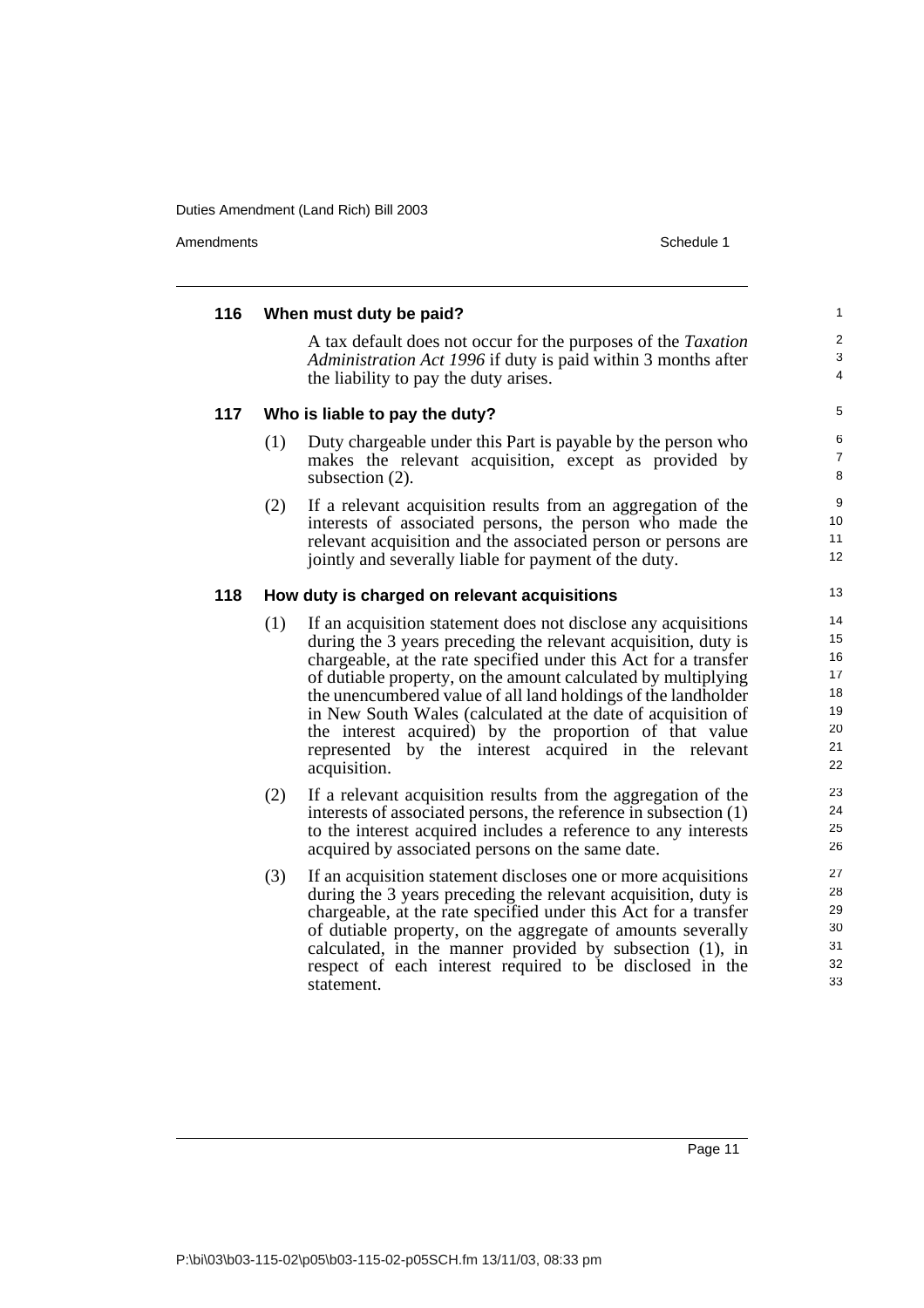Schedule 1 Amendments

| (4) | Duty payable under this section is to be reduced by the sum of<br>the duty paid or payable under this Act in respect of the<br>acquisition, during the 3 years preceding the relevant<br>acquisition, by the person or any associated person of an<br>interest in the same landholder, but only in proportion to the<br>extent to which the duty paid or payable is attributable to the<br>amount of the duty payable under this section. | 1<br>$\overline{\mathbf{c}}$<br>3<br>$\overline{4}$<br>5<br>6<br>$\overline{7}$ |
|-----|-------------------------------------------------------------------------------------------------------------------------------------------------------------------------------------------------------------------------------------------------------------------------------------------------------------------------------------------------------------------------------------------------------------------------------------------|---------------------------------------------------------------------------------|
| (5) | Duty payable under this section is to be reduced by an amount<br>(if any) calculated in accordance with the following formula:                                                                                                                                                                                                                                                                                                            | 8<br>9                                                                          |
|     | $rac{A}{B} \times C$                                                                                                                                                                                                                                                                                                                                                                                                                      | 10                                                                              |
|     | where:                                                                                                                                                                                                                                                                                                                                                                                                                                    | 11                                                                              |
|     | A is the unencumbered value of the land holdings in New<br>South Wales of the landholder at the time the dutiable<br>acquisition was made, and                                                                                                                                                                                                                                                                                            | 12<br>13<br>14                                                                  |
|     | $\boldsymbol{B}$ is the unencumbered value of all property of the landholder<br>at that time, and                                                                                                                                                                                                                                                                                                                                         | 15<br>16                                                                        |
|     | $\mathcal C$ is the sum of:                                                                                                                                                                                                                                                                                                                                                                                                               | 17                                                                              |
|     | the duty under this Act paid or payable in respect of:<br>(a)                                                                                                                                                                                                                                                                                                                                                                             | 18                                                                              |
|     | a dutiable transaction in relation to the units or<br>(i)<br>shares, or                                                                                                                                                                                                                                                                                                                                                                   | 19<br>20                                                                        |

- (ii) a capital reduction or a rights alteration under Part 3 by which an interest in the landholder was acquired, or
- (iii) an allotment under Part 5 by which an interest in the landholder was acquired, and
- (b) any duty of a like nature so paid or payable under a law of another Australian jurisdiction.
- (6) If a relevant acquisition is made owing to the aggregation of the interests of associated persons, but the Chief Commissioner is satisfied that the associated persons acquired their respective interests independently, the Chief Commissioner may assess and charge duty on each separate acquisition without aggregating the interests of the person who made it with the interests of associated persons.
- (7) If:
	- (a) a relevant acquisition is made in a landholder that is a primary producer, and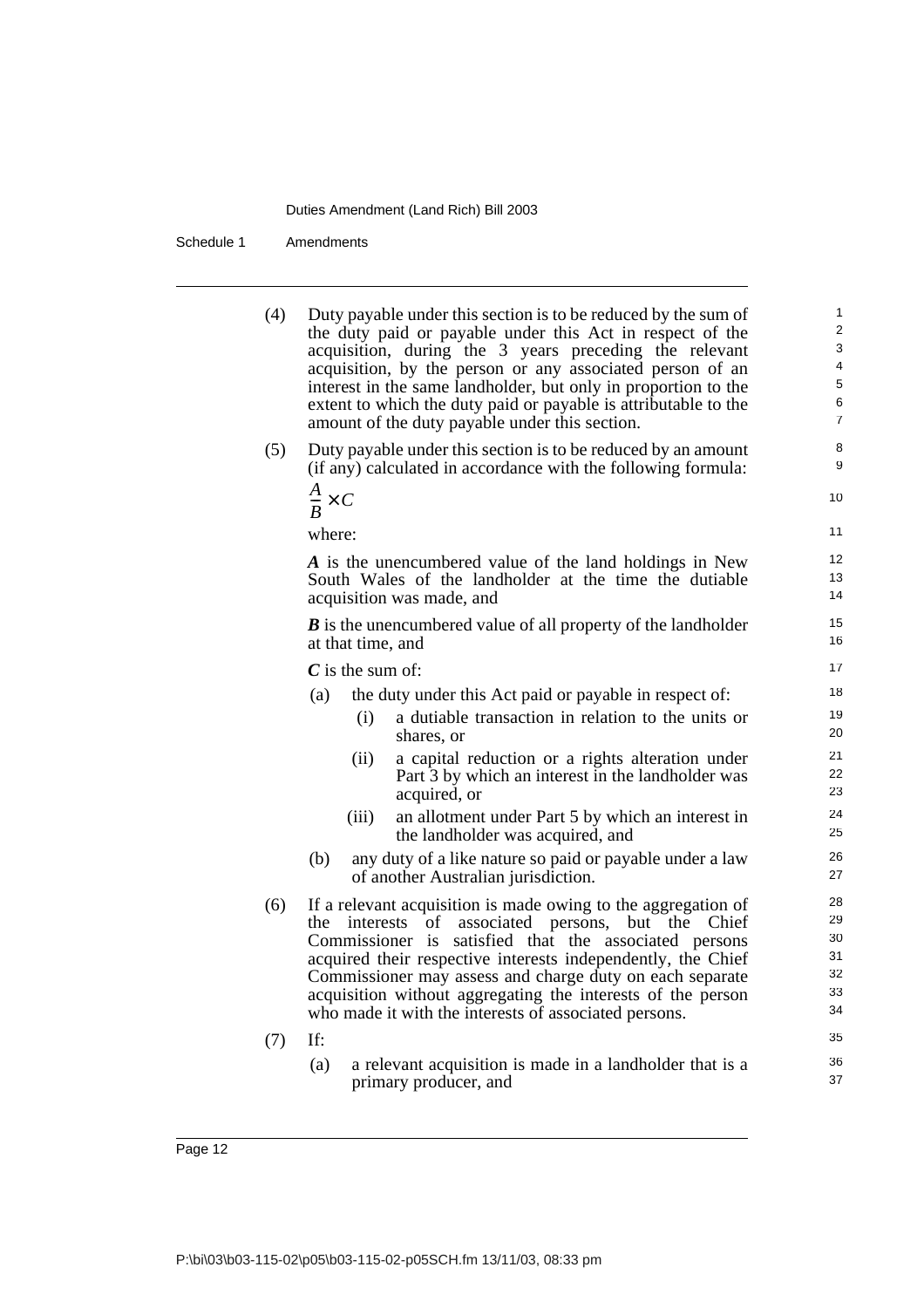Amendments Schedule 1

|      | (b)<br>when the acquisition is made, the landholder's land<br>holdings in all places, whether within or outside<br>Australia, comprise less than 80% of the unencumbered<br>value of all its property,                                                                                | 1<br>$\overline{2}$<br>3<br>4  |
|------|---------------------------------------------------------------------------------------------------------------------------------------------------------------------------------------------------------------------------------------------------------------------------------------|--------------------------------|
|      | no duty is chargeable under this Part in respect of the<br>acquisition.                                                                                                                                                                                                               | 5<br>6                         |
| (8)  | However, if at any time within the period of 5 years after a<br>relevant acquisition to which subsection (7) applies is made,<br>the landholder in whom the acquisition is made ceases for any<br>length of time to be a primary producer:                                            | $\overline{7}$<br>8<br>9<br>10 |
|      | the person who made the acquisition must immediately<br>(a)<br>notify the Chief Commissioner:                                                                                                                                                                                         | 11<br>12 <sup>2</sup>          |
|      | (i)<br>that the landholder has ceased to be a primary<br>producer, and                                                                                                                                                                                                                | 13<br>14                       |
|      | of the date on which the landholder ceased to be<br>(ii)<br>a primary producer, and                                                                                                                                                                                                   | 15<br>16                       |
|      | duty is chargeable under this Part in respect of the<br>(b)<br>acquisition on the date on which the landholder ceased<br>to be a primary producer, and                                                                                                                                | 17<br>18<br>19                 |
|      | the Chief Commissioner must make an assessment of<br>(c)<br>the duty so chargeable.                                                                                                                                                                                                   | 20<br>21                       |
| (9)  | Duty is not chargeable under this section on the acquisition of<br>an interest in a landholder that is required to be disclosed in<br>an acquisition statement if the acquisition is an exempt<br>acquisition.                                                                        | 22<br>23<br>24<br>25           |
| (10) | This section is subject to Division 4.<br>Note. In ascertaining the duty payable under this section, it is necessary<br>to have regard to provisions of Division 4 of this Part that deal with:<br>acquisitions that are exempt from the operation of this Part<br>(section 119), and | 26<br>27<br>28<br>29<br>30     |
|      | rescission of agreements for the sale or conveyance of land<br>$\bullet$<br>(section 122), and<br>acquisitions for securing financial accommodation (section 123).<br>$\bullet$                                                                                                       | 31<br>32<br>33                 |
| (11) | In this section, <i>primary producer</i> means a landholder whose<br>land holdings in all places, whether within or outside<br>Australia, wholly or predominantly comprise land used for<br>primary production (with the meaning of section 274).                                     | 34<br>35<br>36<br>37           |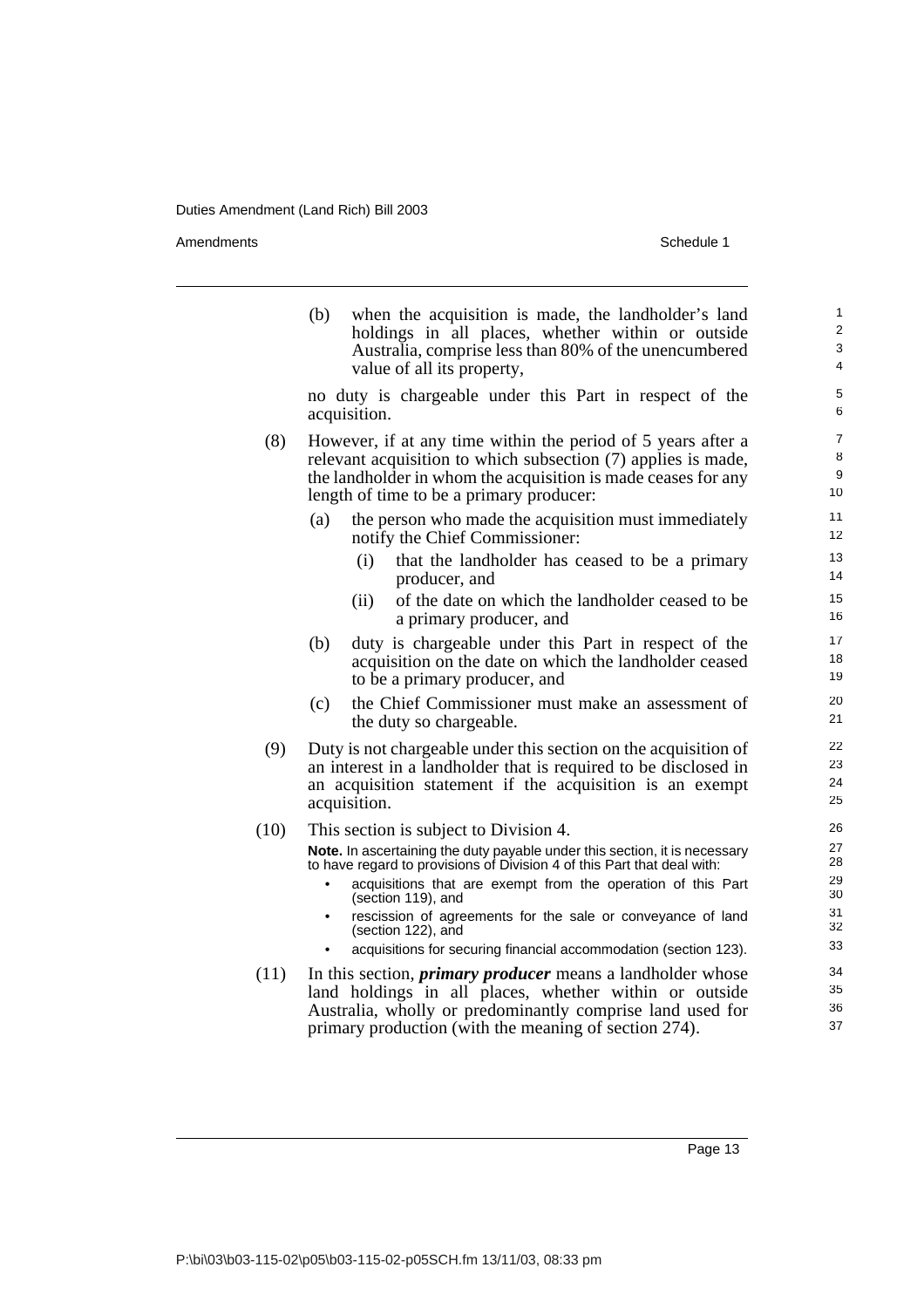Schedule 1 Amendments

| <b>Division 4</b> |     |                   | <b>General and supplemental</b>                                                                                         |                |
|-------------------|-----|-------------------|-------------------------------------------------------------------------------------------------------------------------|----------------|
| 119               |     | <b>Exemptions</b> |                                                                                                                         | 2              |
|                   | (1) |                   | An acquisition by a person of an interest in a landholder is an<br>exempt acquisition:                                  | 3<br>4         |
|                   |     | (a)               | if the interest was acquired in the person's capacity as:                                                               | 5              |
|                   |     |                   | a receiver or trustee in bankruptcy, or<br>(i)                                                                          | 6              |
|                   |     |                   | (ii)<br>a liquidator, or                                                                                                | $\overline{7}$ |
|                   |     |                   | (iii)<br>an executor or administrator of the estate of a                                                                | $\,8\,$        |
|                   |     |                   | deceased person, or                                                                                                     | 9              |
|                   |     | (b)               | if the interest was acquired solely as the result of the                                                                | 10             |
|                   |     |                   | making of a compromise or arrangement under Part 5.1                                                                    | 11             |
|                   |     |                   | of the Corporations Act 2001 of the Commonwealth                                                                        | 12<br>13       |
|                   |     |                   | that has been approved by the court, not being a                                                                        | 14             |
|                   |     |                   | that<br>the<br>compromise<br><b>or</b><br>arrangement<br>Chief<br>Commissioner is satisfied was made with the intention | 15             |
|                   |     |                   | of defeating the operation of this Part, or                                                                             | 16             |
|                   |     | (c)               | if the interest concerned is acquired solely from a pro                                                                 | 17             |
|                   |     |                   | rata increase in the interests of all unitholders or                                                                    | 18             |
|                   |     |                   | shareholders, or                                                                                                        | 19             |
|                   |     | (d)               | if the interest was acquired solely as the result of the                                                                | 20             |
|                   |     |                   | distribution of the estate of a deceased person, whether                                                                | 21             |
|                   |     |                   | effected in the ordinary course of execution of a will or                                                               | 22<br>23       |
|                   |     |                   | codicil or administration of an intestate estate or as the<br>result of the order of a court, made under the Family     | 24             |
|                   |     |                   | <i>Provision Act 1982</i> or otherwise, varying<br>the                                                                  | 25             |
|                   |     |                   | application of the provisions of a will or codicil or                                                                   | 26             |
|                   |     |                   | varying the application of the rules governing the                                                                      | 27             |
|                   |     |                   | distribution of the property of an intestate estate, or                                                                 | 28             |
|                   |     | (e)               | if the interest was acquired by the parties to a marriage                                                               | 29             |
|                   |     |                   | that is dissolved or annulled, or in the opinion of the                                                                 | 30             |
|                   |     |                   | Chief Commissioner has broken down irretrievably, or                                                                    | 31             |
|                   |     |                   | by either of them, or by a child or children of either of                                                               | 32             |
|                   |     |                   | them, as a result of a transfer made in accordance with:                                                                | 33             |
|                   |     |                   | (i)<br>a financial agreement made under section 90B,                                                                    | 34             |
|                   |     |                   | 90C or 90D of the Family Law Act 1975 of the                                                                            | 35             |
|                   |     |                   | Commonwealth that, under that Act, is binding                                                                           | 36<br>37       |
|                   |     |                   | on the parties to the agreement, or                                                                                     |                |
|                   |     |                   | an order of a court made under that Act, or<br>(ii)                                                                     | 38             |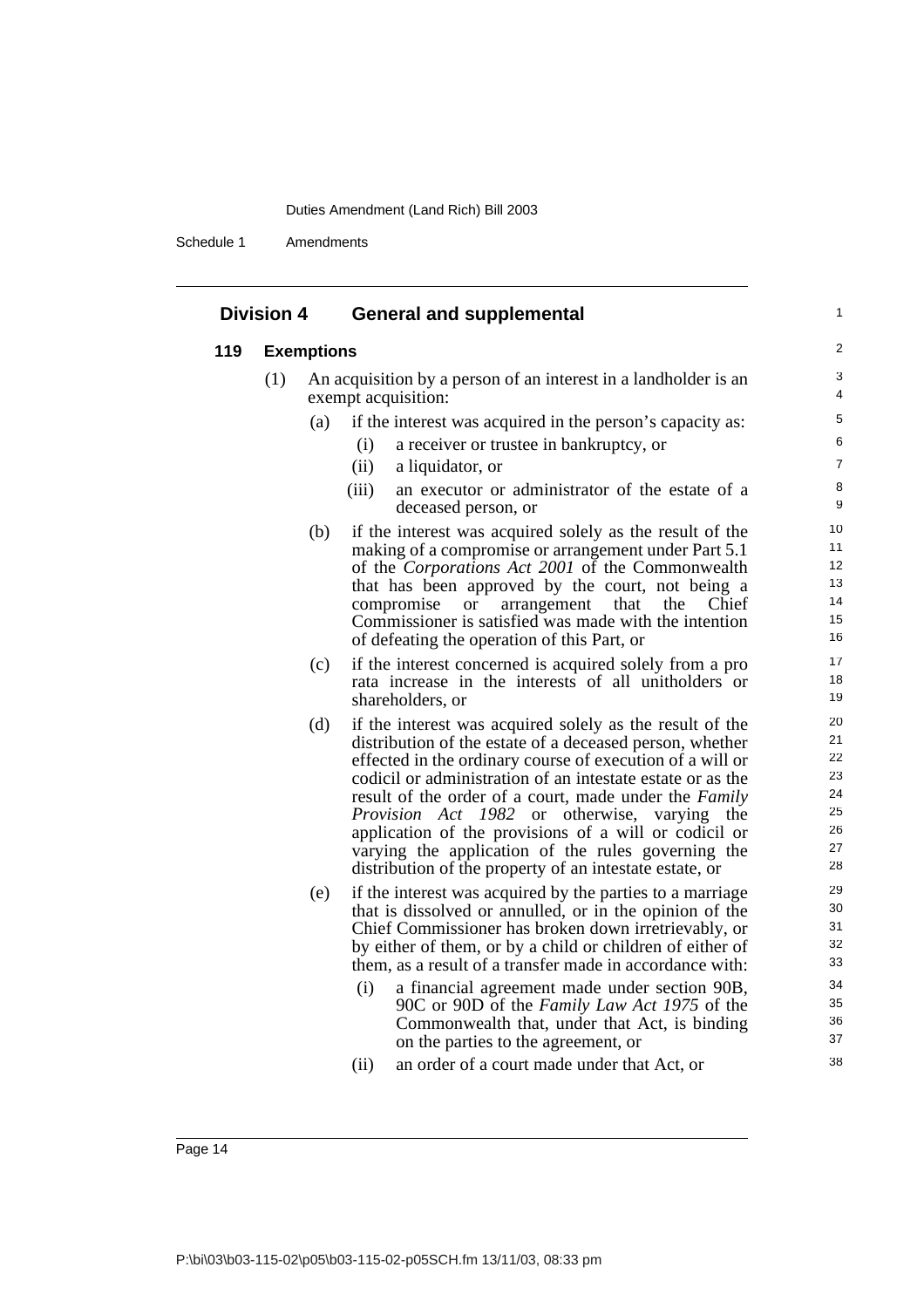Amendments Schedule 1

|     | (iii) | an agreement that the Chief Commissioner is<br>satisfied has been made for the purpose of<br>dividing matrimonial property as a consequence<br>of the dissolution, annulment or breakdown of<br>the marriage, or                                                                                                                                                                                                                                   |
|-----|-------|----------------------------------------------------------------------------------------------------------------------------------------------------------------------------------------------------------------------------------------------------------------------------------------------------------------------------------------------------------------------------------------------------------------------------------------------------|
| (f) |       | if the interest was acquired by the parties to a domestic<br>relationship that has, in the opinion of the Chief<br>Commissioner, been terminated, or by either of them,<br>or by a child or children of either of them, as a result of<br>a transfer made in accordance with:                                                                                                                                                                      |
|     | (i)   | an order of a court made under the <i>Property</i><br>(Relationships) Act 1984, or                                                                                                                                                                                                                                                                                                                                                                 |
|     | (ii)  | a termination agreement within the meaning of<br>section 44 of the Property (Relationships) Act<br>1984 that has been certified in accordance with<br>section 47 of that Act, or                                                                                                                                                                                                                                                                   |
|     |       | Note. Domestic relationship (defined in the Dictionary) has the same meaning as in the Property (Relationships) Act 1984.                                                                                                                                                                                                                                                                                                                          |
| (g) |       | to the extent that:                                                                                                                                                                                                                                                                                                                                                                                                                                |
|     | (i)   | for purposes of or ancillary to the acquisition of<br>an interest referred to in paragraph (e) or (f), the<br>acquisition consists of the transfer of a share that<br>is matrimonial property or relationship property<br>to a person not a party to the relevant marriage or<br>domestic relationship, in order to comply with a<br>requirement<br>of<br>prescribed<br>under<br><b>or</b><br>the<br>Corporations Act 2001 of the Commonwealth, or |
|     | (ii)  | the acquisition consists of a declaration of trust,<br>by the transferee of a share transferred as referred<br>to in subparagraph (i), for the benefit of a party to<br>the marriage or relationship, or                                                                                                                                                                                                                                           |
| (h) | used  | if the land holding of the landholder comprises land<br>primary production and<br>the<br>Chief<br>for<br>Commissioner is satisfied that:                                                                                                                                                                                                                                                                                                           |
|     | (i)   | the land was used for primary production<br>immediately before the acquisition, and                                                                                                                                                                                                                                                                                                                                                                |
|     | (ii)  | the land will continue to be used for primary<br>production after the acquisition, and                                                                                                                                                                                                                                                                                                                                                             |
|     | (iii) | the parties between whom the acquisition has<br>occurred are persons of a class identified in<br>guidelines approved under section 274, and                                                                                                                                                                                                                                                                                                        |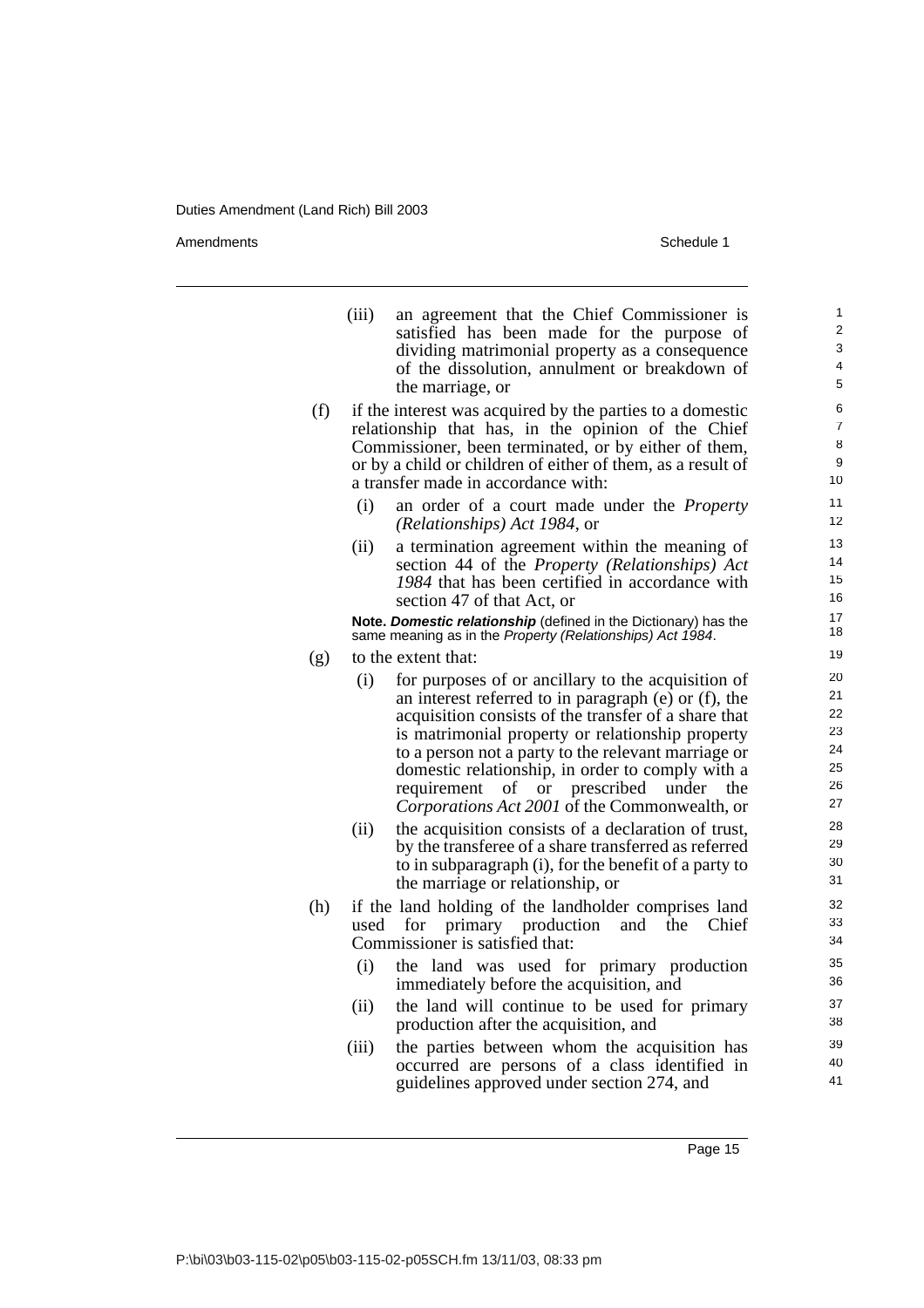Schedule 1 Amendments

| 1<br>$\overline{2}$                        | (iv)<br>the acquisition satisfies such other requirements<br>as may be contained in those guidelines, or                                                                                                                                                                           |     |
|--------------------------------------------|------------------------------------------------------------------------------------------------------------------------------------------------------------------------------------------------------------------------------------------------------------------------------------|-----|
| 3                                          | if the person acquiring the interest is:                                                                                                                                                                                                                                           |     |
| 4<br>5<br>6                                | (i)<br>a society or institution for the time being<br>approved by the Chief Commissioner for the<br>purposes of section 275 (a), or                                                                                                                                                |     |
| $\overline{7}$<br>8<br>9<br>10<br>11<br>12 | a society or institution of which the Chief<br>(ii)<br>Commissioner has formed the opinion referred to<br>in section 275 (b) and the acquisition is for such<br>purposes as the Chief Commissioner may<br>approve in accordance with guidelines approved<br>under section 275 (b). |     |
| 13<br>14<br>15<br>16<br>17                 | An acquisition by a person of an interest in a landholder is an<br>exempt acquisition if the Chief Commissioner, being satisfied<br>that the application of this Part to the acquisition in the<br>particular case would not be just and reasonable, so<br>determines.             | (2) |
| 18                                         |                                                                                                                                                                                                                                                                                    | (3) |
| 19<br>20<br>21                             | duty was paid on the acquisition of matrimonial<br>property by the parties to a marriage or by either of<br>them, or by a child or children of either of them, and                                                                                                                 |     |
| 22<br>23<br>24                             | (b)<br>the interest acquired was acquired as a result of a<br>transfer made in accordance with an agreement or order<br>referred to in subsection $(1)$ (e) $(i)$ , $(ii)$ or $(iii)$ , and                                                                                        |     |
| 25<br>26                                   | the marriage has been dissolved or annulled or has<br>(c)<br>broken down irretrievably,                                                                                                                                                                                            |     |
| 27                                         | the person who paid the duty is entitled to a refund of it.                                                                                                                                                                                                                        |     |
| 28                                         |                                                                                                                                                                                                                                                                                    | (4) |
| 29<br>30<br>31<br>32                       | duty was paid on the acquisition of relationship<br>property by the parties to a domestic relationship or by<br>either of them, or by a child or children of either of<br>them, and                                                                                                |     |
| 33<br>34<br>35                             | the interest acquired was acquired as a result of a<br>transfer made in accordance with an order or agreement<br>referred to in subsection $(1)$ $(f)$ $(i)$ or $(ii)$ , and                                                                                                       |     |
| 36                                         | the domestic relationship has been terminated,                                                                                                                                                                                                                                     |     |
|                                            |                                                                                                                                                                                                                                                                                    |     |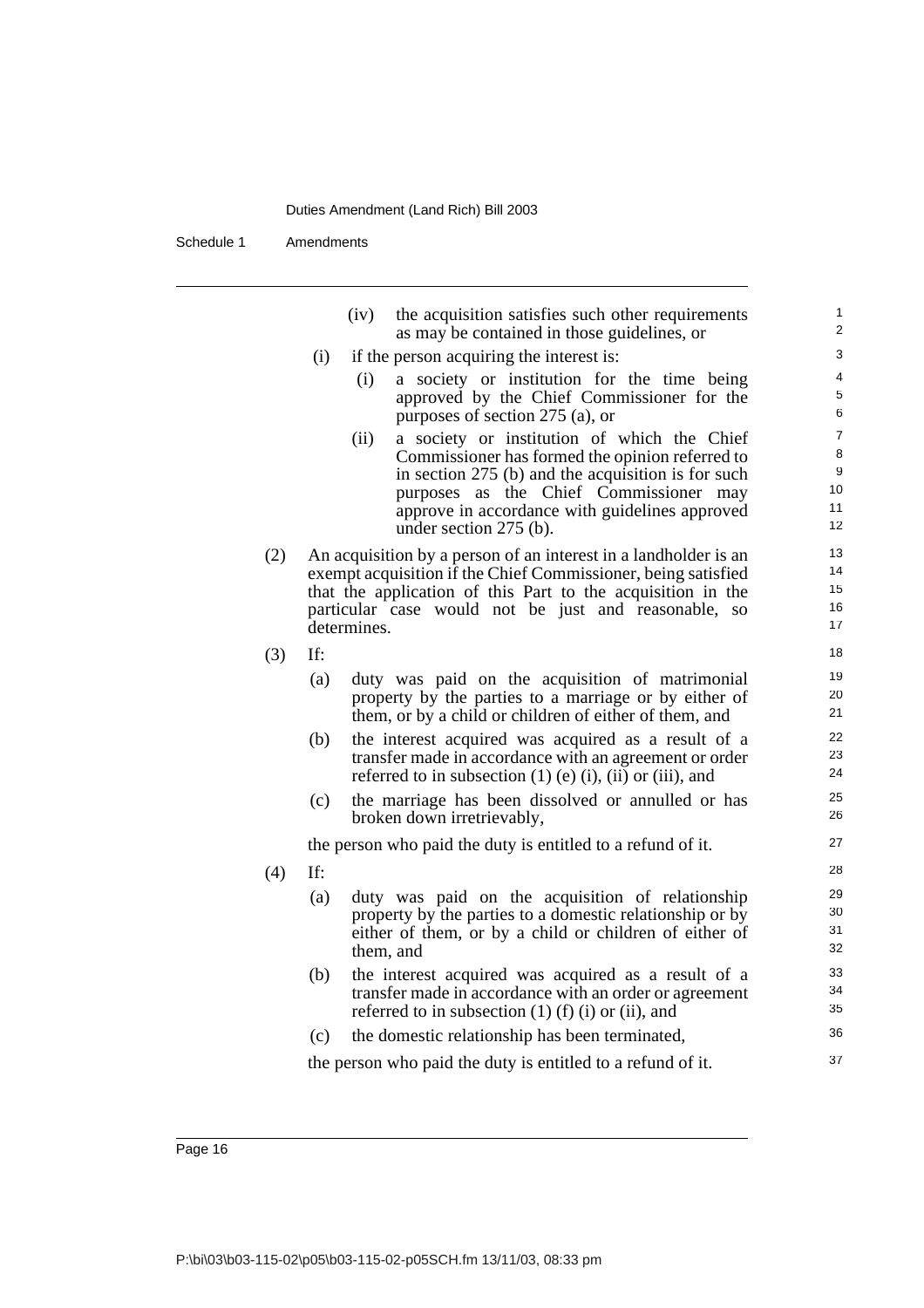Amendments Schedule 1

|     | (5) | A party to a marriage or domestic relationship may provide a<br>statement to the Chief Commissioner, in the form of a<br>statutory declaration, to the effect that:                                                                                                       | 1<br>$\overline{2}$<br>3 |
|-----|-----|---------------------------------------------------------------------------------------------------------------------------------------------------------------------------------------------------------------------------------------------------------------------------|--------------------------|
|     |     | in the case of a marriage:<br>(a)                                                                                                                                                                                                                                         | $\overline{4}$           |
|     |     | the party intends to apply for a dissolution or an<br>(i)<br>annulment of the marriage, or                                                                                                                                                                                | 5<br>6                   |
|     |     | the parties to the marriage have separated, and<br>(ii)<br>there is no reasonable likelihood of cohabitation<br>being resumed, or                                                                                                                                         | $\overline{7}$<br>8<br>9 |
|     |     | in the case of a domestic relationship, the domestic<br>(b)<br>relationship has been terminated.                                                                                                                                                                          | 10<br>11                 |
|     |     | The Chief Commissioner is required to have regard to any<br>such statement in exercising his or her functions under<br>subsection $(1)$ (e) or $(f)$ .                                                                                                                    | 12<br>13<br>14           |
|     | (6) | Subsection (5) does not limit the functions of the Chief<br>Commissioner<br>under<br>section<br>72<br>of<br>the<br><b>Taxation</b><br>Administration Act 1996.                                                                                                            | 15<br>16<br>17           |
|     | (7) | In this section:                                                                                                                                                                                                                                                          | 18                       |
|     |     | <i>land used for primary production</i> has the same meaning as in<br>section 274.                                                                                                                                                                                        | 19<br>20                 |
|     |     | <i>marriage</i> includes a void marriage.                                                                                                                                                                                                                                 | 21                       |
|     |     | <i>matrimonial property</i> of a marriage means property of the<br>parties to the marriage or of either of them.                                                                                                                                                          | 22<br>23                 |
|     |     | <i>party</i> to a marriage includes a person who was a party to a<br>marriage that has been dissolved or annulled, in Australia or<br>elsewhere.                                                                                                                          | 24<br>25<br>26           |
|     |     | <i>relationship property</i> of a domestic relationship means<br>property of the parties to the relationship or of either of them.                                                                                                                                        | 27<br>28                 |
| 120 |     | Maximisation of entitlements on distribution of property                                                                                                                                                                                                                  | 29                       |
|     | (1) | This section applies to any calculation, for the purposes of this<br>Part, of the entitlement of a person (the <i>interested person</i> ) to<br>participate in a distribution of the property of a landholder,<br>whether on a winding up of the landholder or otherwise. | 30<br>31<br>32<br>33     |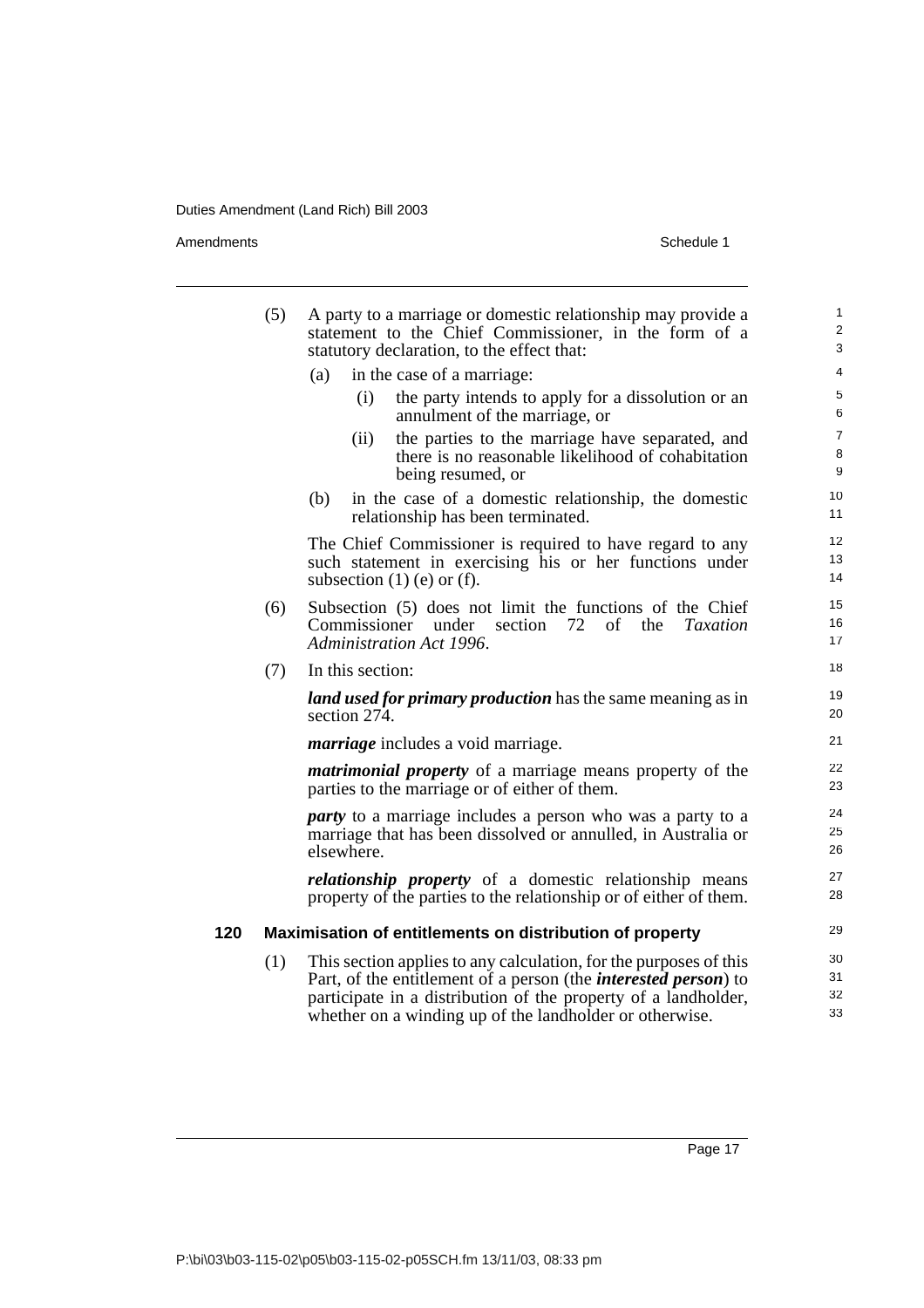Schedule 1 Amendments

- (2) A calculation is to be made based, firstly, on a distribution carried out in accordance with the constitution of the landholder, and with any law relevant to the distribution, as in force at the time of distribution, and the entitlement of the interested person is to be evaluated accordingly.
- (3) Next, a calculation is to be made based on a distribution carried out after the interested person, and any other person whom the interested person has power to direct with respect to such a distribution or who is, in relation to the interested person, an associated person, had exercised all powers and discretions exercisable by them by reason of having acquired an interest in the landholder concerned:
	- (a) to effect or compel an alteration to the constitution of the landholder, and
	- (b) to vary the rights conferred by units or shares in the landholder, and
	- (c) to effect or compel the substitution or replacement of units or shares in the landholder with other units or shares in it,

in such a manner as would maximise the value of the entitlement, and the entitlement of the interested person is to be evaluated accordingly.

(4) The results obtained by an evaluation of the interested person's entitlement in accordance with subsections (2) and (3) are then to be compared, and whichever evaluation results in a greater entitlement is the correct evaluation, for the purposes of this Part, of the entitlement, unless the Chief Commissioner, being satisfied that the application of this subsection in the particular case would be inequitable, determines otherwise.

### **121 Valuation of property**

- (1) The provisions of this Act for ascertaining the value of transfers chargeable with ad valorem duty apply in the same way to an acquisition statement under this Part and the value of land holdings mentioned in it.
- (2) In determining the dutiable value of dutiable land holdings under this Part, any arrangement made in respect of the dutiable land holdings that has the effect of reducing the dutiable value is to be disregarded, subject to subsection (3).

31 32 33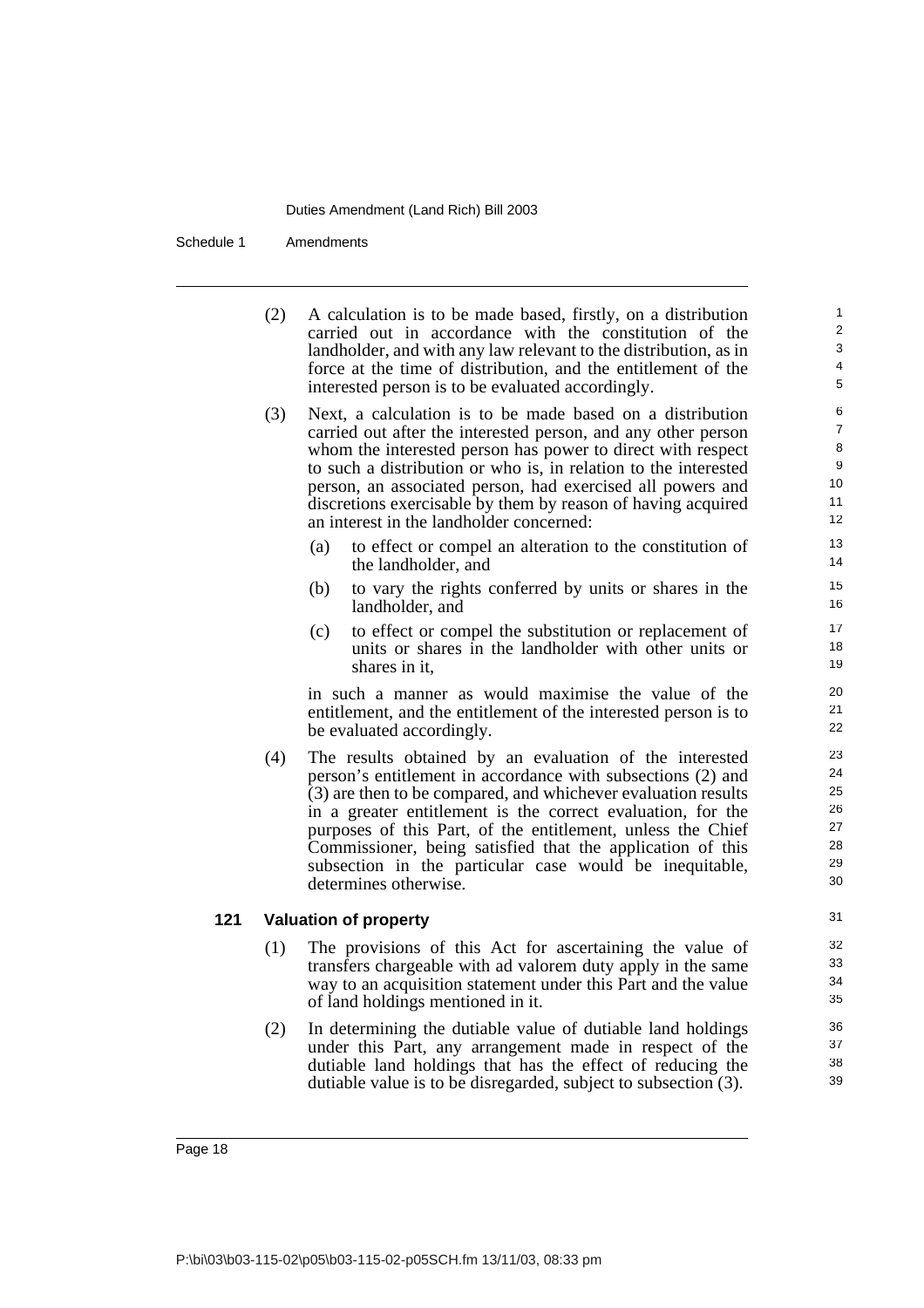Amendments Schedule 1

|     | (3) |     | An arrangement is not to be disregarded if the Chief<br>Commissioner is satisfied that the arrangement was not made<br>as part of an arrangement or scheme with a collateral purpose<br>of reducing the duty otherwise payable in relation to the<br>relevant acquisition.                   | 1<br>$\overline{c}$<br>3<br>4<br>5 |
|-----|-----|-----|----------------------------------------------------------------------------------------------------------------------------------------------------------------------------------------------------------------------------------------------------------------------------------------------|------------------------------------|
|     | (4) |     | In considering whether or not he or she is satisfied for the<br>purposes of subsection (3), the Chief Commissioner may have<br>regard to:                                                                                                                                                    | 6<br>$\overline{7}$<br>8           |
|     |     | (a) | the duration of the arrangement before the relevant<br>acquisition, and                                                                                                                                                                                                                      | 9<br>10                            |
|     |     | (b) | whether the arrangement has been made with an<br>associated person, and                                                                                                                                                                                                                      | 11<br>12                           |
|     |     | (c) | whether there is any commercial efficacy to the making<br>of the arrangement other than to reduce duty, and                                                                                                                                                                                  | 13<br>14                           |
|     |     | (d) | any other matters the Chief Commissioner considers<br>relevant.                                                                                                                                                                                                                              | 15<br>16                           |
| 122 |     |     | Agreements for sale or conveyance of land                                                                                                                                                                                                                                                    | 17                                 |
|     | (1) | If: |                                                                                                                                                                                                                                                                                              | 18                                 |
|     |     | (a) | at the time of acquisition of an interest by any person in<br>a land rich landholder that necessitates the lodgment of<br>acquisition statement under Division 3, the<br>an<br>landholder was the vendor under an uncompleted<br>agreement for the sale or conveyance of land, and           | 19<br>20<br>21<br>22<br>23         |
|     |     | (b) | the agreement is subsequently completed,                                                                                                                                                                                                                                                     | 24                                 |
|     |     |     | the Chief Commissioner is to assess or reassess the statement<br>as though the land the subject of the agreement was not, at the<br>time of the acquisition concerned, a land holding of the<br>landholder.                                                                                  | 25<br>26<br>27<br>28               |
|     | (2) | If: |                                                                                                                                                                                                                                                                                              | 29                                 |
|     |     | (a) | at the time of acquisition of an interest by any person in<br>a land rich landholder that requires the lodgment by any<br>person of an acquisition statement under Division 3, the<br>landholder was the purchaser under an uncompleted<br>agreement for the sale or conveyance of land, and | 30<br>31<br>32<br>33<br>34         |
|     |     | (b) | the agreement is subsequently rescinded, annulled or<br>otherwise terminated without completion,                                                                                                                                                                                             | 35<br>36                           |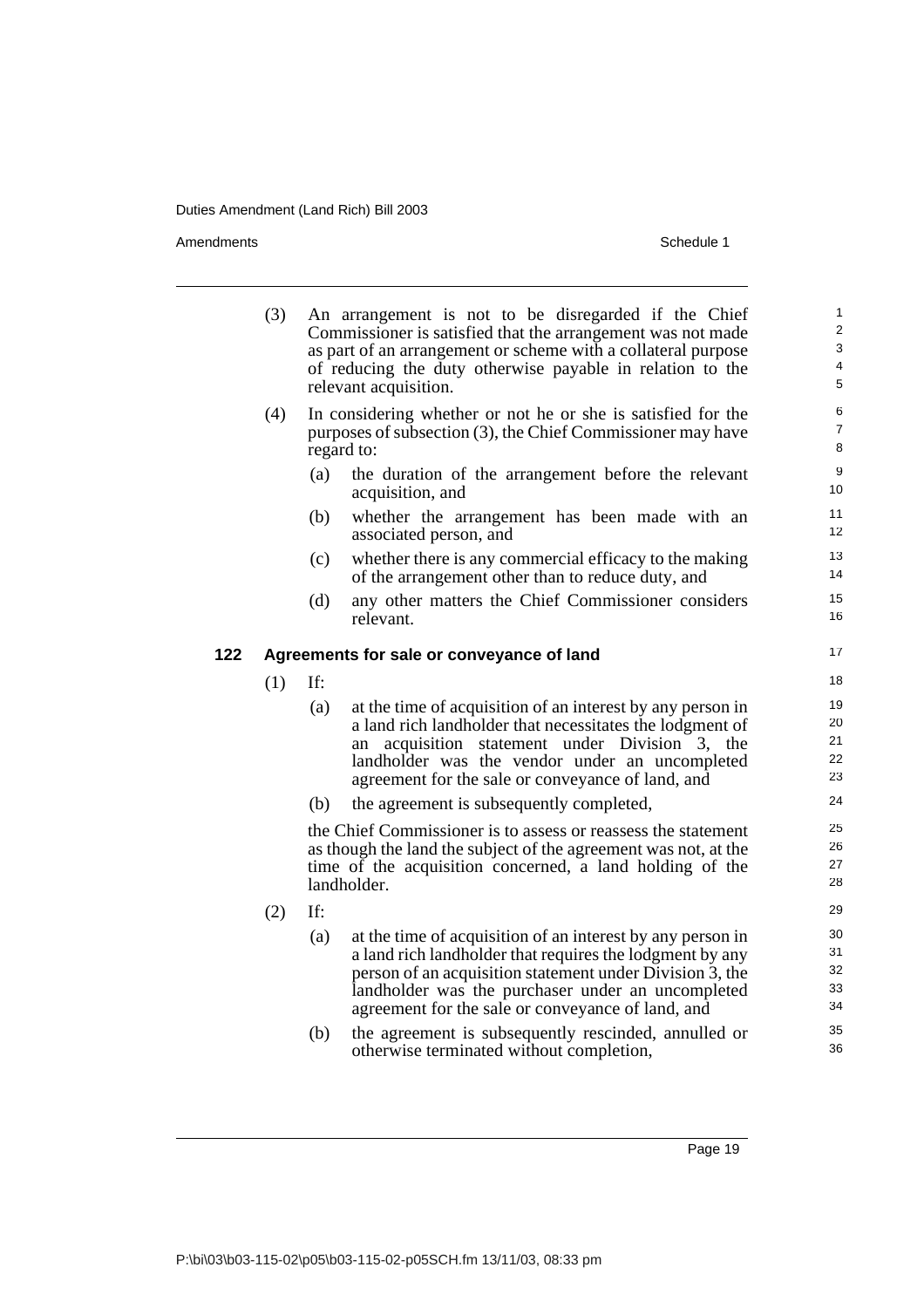Schedule 1 Amendments

the Chief Commissioner is to assess or reassess the statement as though the land the subject of the agreement was not, at the time of the acquisition concerned, a land holding of the landholder.

(3) In this section, a reference to a *landholder* includes a reference to a linked entity of the landholder.

### **123 Duty concession: acquisitions securing financial accommodation**

- (1) If the person lodging an acquisition statement under this Part in relation to the acquisition of an interest in a land rich landholder:
	- (a) informs the Chief Commissioner at the time the statement is lodged that the acquisition is effected for the purpose of securing financial accommodation, and
	- (b) the Chief Commissioner is satisfied that the acquisition is effected for that purpose,

the statement, in so far as it relates to that acquisition, is not chargeable with duty, except as provided by subsection (2).

- (2) The statement is chargeable with duty at the expiration of the period of 5 years after the date of the acquisition (or such longer period as may be determined by the Chief Commissioner in the particular case) if the interest concerned is not:
	- (a) re-acquired by the person from whom it was acquired, or
	- (b) in the case of an acquisition by way of mortgage, conveyed by the mortgagee to a third person in exercise of the mortgagee's power of sale,

within that period (or that longer period).

(3) Section 115 does not apply to the re-acquisition by a person of the interest concerned.

### **124 Disqualifying circumstances for certain unit trust schemes**

- (1) In this section, *disqualifying circumstance* means a circumstance that causes:
	- (a) a unit trust scheme to fail to satisfy paragraph (a) or (b) of the definition of *public unit trust scheme* within the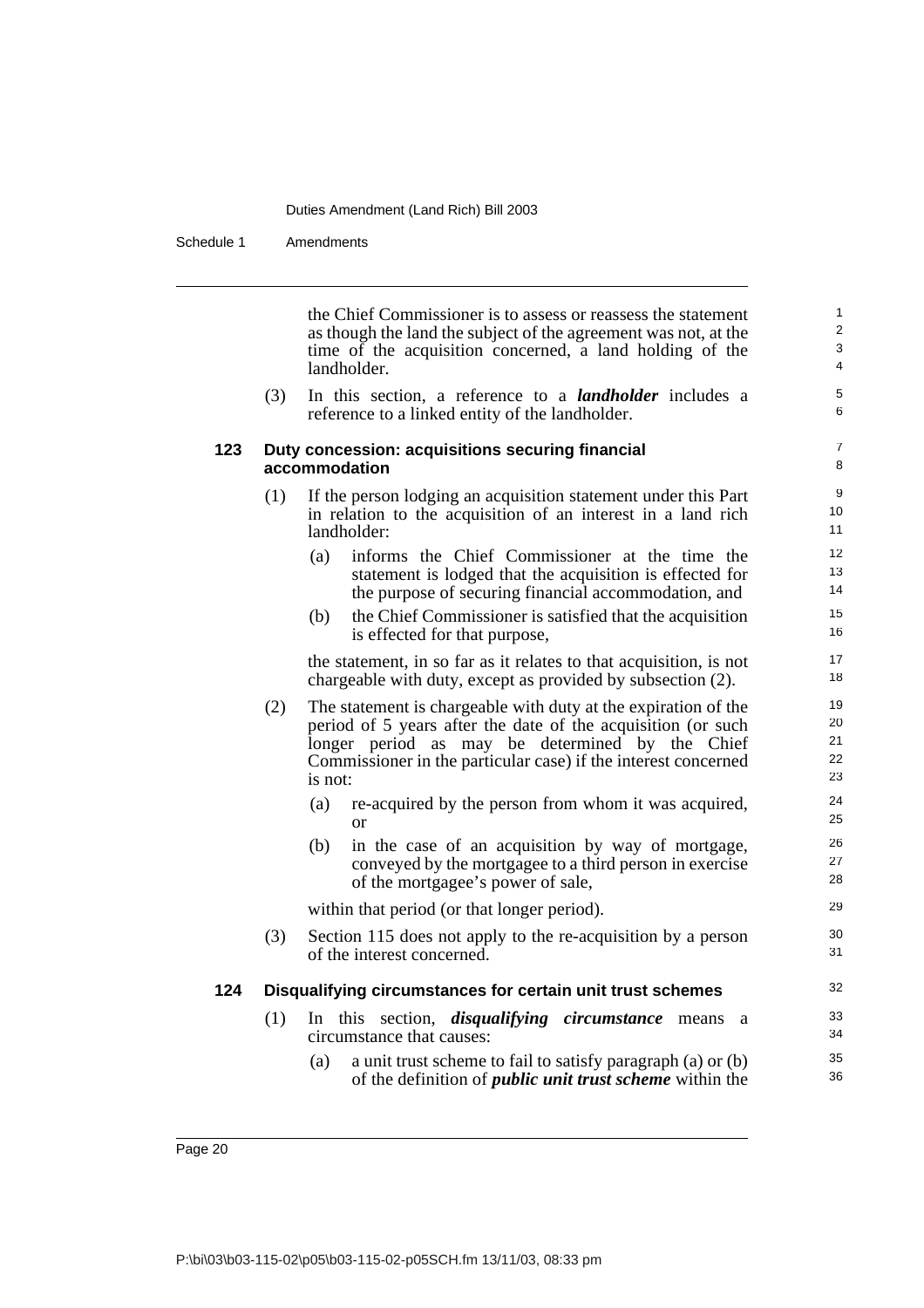Amendments **Amendments** Schedule 1

12-month period (or within such longer period as the Chief Commissioner may determine) following the expression of the Chief Commissioner's opinion as referred to in paragraph (c) of that definition, or (b) a unit trust scheme to fail to satisfy paragraph (a) of the definition of *wholesale unit trust scheme* within the 12-month period (or within such longer period as the Chief Commissioner may determine) following the expression of the Chief Commissioner's opinion as referred to in paragraph (b) of that definition. (2) If a disqualifying circumstance occurs in respect of a unit trust scheme: (a) the trustee of the unit trust scheme must give the Chief Commissioner notice of the disqualifying circumstance within 28 days after it occurs, and (b) the unit trust scheme is taken to have not been a public unit trust scheme or a wholesale unit trust scheme at any time after the Chief Commissioner's opinion in relation to the scheme was expressed, and (c) the Chief Commissioner must make an assessment of duty chargeable under this Act as if the unit trust scheme had not been a wholesale unit trust scheme or a public unit trust scheme, as the case requires, at any time after the Chief Commissioner's opinion in relation to the scheme is expressed, and (d) a tax default occurs for the purposes of the *Taxation Administration Act 1996* if the whole of any duty assessed under paragraph (c) is not paid to the Chief Commissioner within 3 months after the assessment. **[2] Schedule 1 Savings, transitional and other provisions** Insert at the end of clause 1 (1): *Duties Amendment (Land Rich) Act 2003* 1  $\overline{2}$ 3 4 5 6 7 8 9 10 11 12 13 14 15 16 17 18 19 20 21 22 23 24 25 26 27 28 29 30 31 32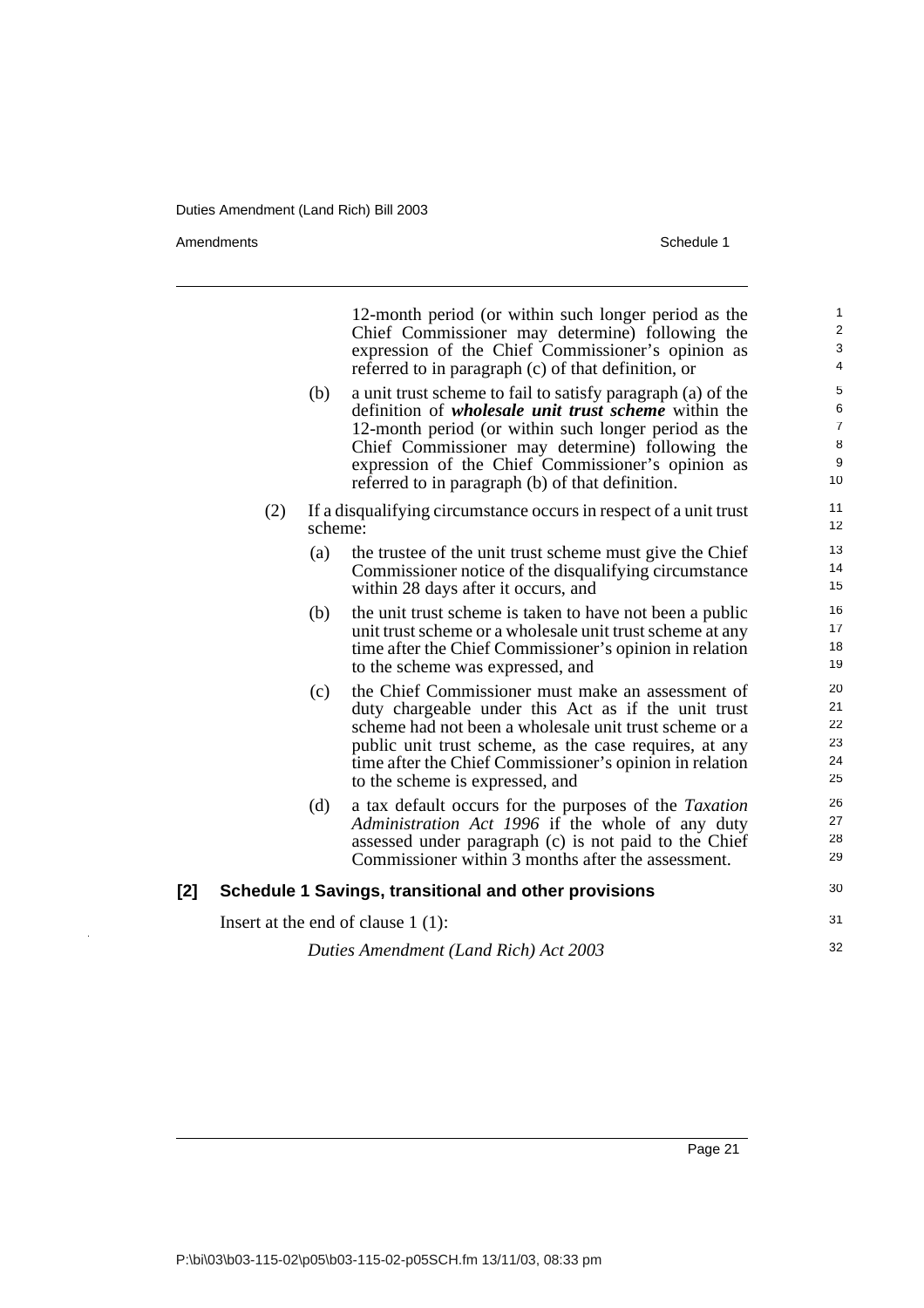Schedule 1 Amendments

#### **[3] Schedule 1** Insert at the end of the Schedule with appropriate Part and clause numbers: **Part Provisions consequent on enactment of Duties Amendment (Land Rich) Act 2003 Meaning of "commencement date"** In this Part, *commencement date* means the date on which Part 2 of Chapter 3, as substituted by the *Duties Amendment (Land Rich) Act 2003*, commenced. **Acquisition of interests in private unit trust schemes** (1) This clause applies only to landholders that are private unit trust schemes. (2) Words and expressions used in this clause have the same meanings as in Part 2 of Chapter 3. (3) If: (a) a person who made an acquisition in a landholder before the commencement date makes a relevant acquisition in the landholder after the commencement date, and (b) the aggregation of the relevant interests would entitle the person, in the event of the distribution of all the property of the landholder immediately after the later or latest acquisition was made, to 20% or more of the property distributed but less than 50% of that property, duty is chargeable under section 118 only in respect of the relevant acquisition that occurred after the commencement date. **Exempt acquisitions** An acquisition by a person before the commencement date of an interest in: (a) a private unit trust scheme, or (b) a wholesale unit trust scheme, that was a public unit trust scheme immediately before the commencement date is an exempt acquisition. 1  $\overline{2}$ 3 4 5 6 7 8 9 10 11 12 13 14 15 16 17 18 19 20 21 22 23 24 25 26 27 28 29 30 31 32 33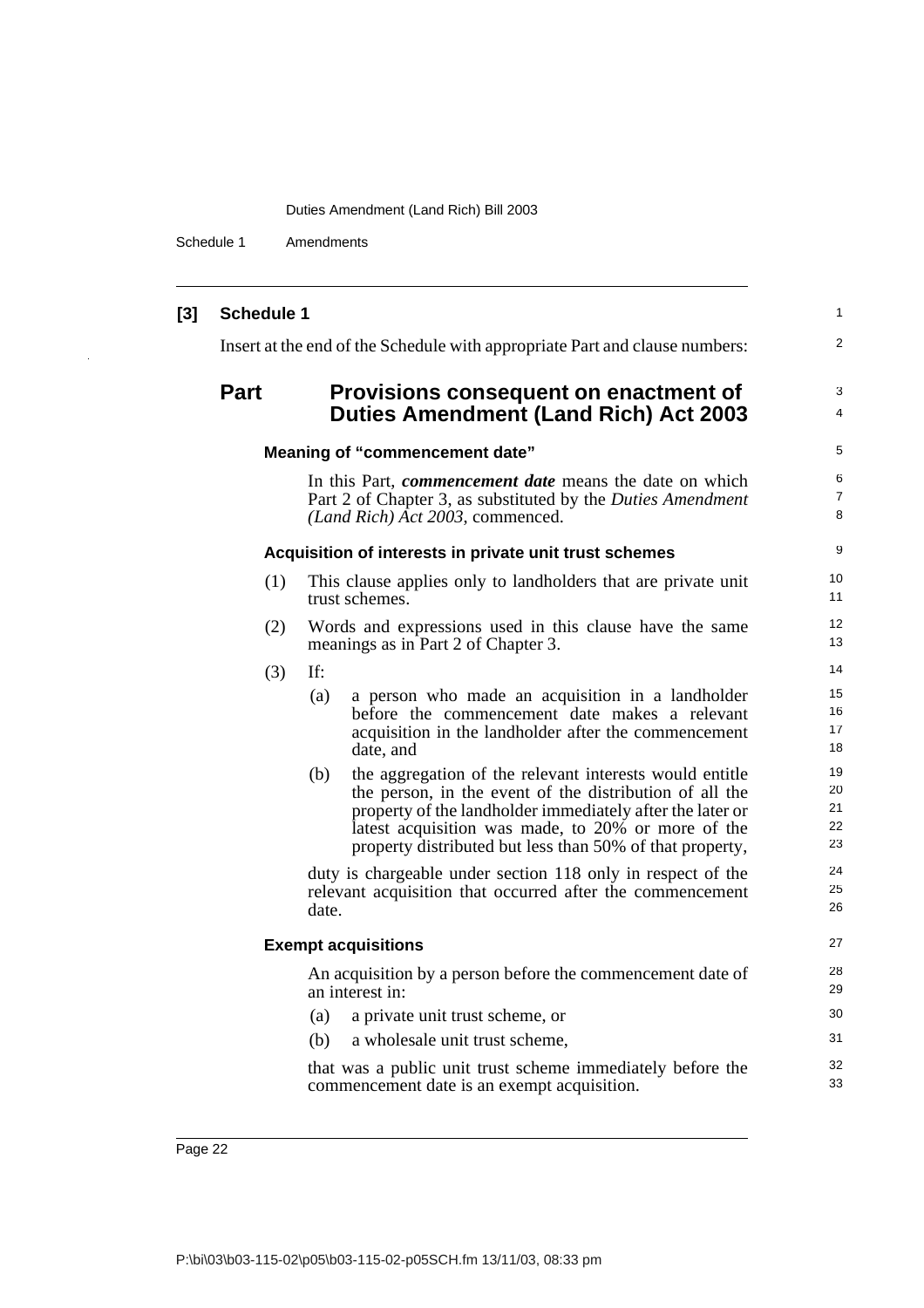Amendments Schedule 1

| [4] | <b>Dictionary</b>             |     |                    |                                                                                                                                                                                                                                                                                                                                                                                                                                                                                                                                                                                                                                                                                                           | 1                                                                                |
|-----|-------------------------------|-----|--------------------|-----------------------------------------------------------------------------------------------------------------------------------------------------------------------------------------------------------------------------------------------------------------------------------------------------------------------------------------------------------------------------------------------------------------------------------------------------------------------------------------------------------------------------------------------------------------------------------------------------------------------------------------------------------------------------------------------------------|----------------------------------------------------------------------------------|
|     | Insert in alphabetical order: |     |                    |                                                                                                                                                                                                                                                                                                                                                                                                                                                                                                                                                                                                                                                                                                           | 2                                                                                |
|     |                               |     | section $109(2)$ . | linked entity of a landholder has the same meaning as in                                                                                                                                                                                                                                                                                                                                                                                                                                                                                                                                                                                                                                                  | 3<br>4                                                                           |
|     |                               |     |                    | <i>wholesale unit trust scheme means:</i>                                                                                                                                                                                                                                                                                                                                                                                                                                                                                                                                                                                                                                                                 | 5                                                                                |
|     |                               | (a) |                    | a unit trust scheme in which not less than 80% of the<br>units in the unit trust scheme are held by qualifying<br>investors, being any of the following:                                                                                                                                                                                                                                                                                                                                                                                                                                                                                                                                                  | 6<br>$\overline{7}$<br>8                                                         |
|     |                               |     | (i)                | the trustee of a complying superannuation fund<br>which has not less than 300 members,                                                                                                                                                                                                                                                                                                                                                                                                                                                                                                                                                                                                                    | 9<br>10                                                                          |
|     |                               |     | (ii)               | the trustee of a complying approved deposit fund<br>which has not less than 300 members,                                                                                                                                                                                                                                                                                                                                                                                                                                                                                                                                                                                                                  | 11<br>12                                                                         |
|     |                               |     | (iii)              | the trustee of a pooled superannuation trust,                                                                                                                                                                                                                                                                                                                                                                                                                                                                                                                                                                                                                                                             | 13                                                                               |
|     |                               |     | (iv)               | the trustee of a public unit trust,                                                                                                                                                                                                                                                                                                                                                                                                                                                                                                                                                                                                                                                                       | 14                                                                               |
|     |                               |     | (v)<br>(vi)        | a life company if its holding of the units in the<br>unit trust scheme is an investment of a statutory<br>fund maintained by it under the Life Insurance<br>Act 1995 of the Commonwealth (and, for the<br>purposes of this subparagraph, the holding of<br>units by a life company by way of an investment<br>of a statutory fund of the life company is taken to<br>be a holding of units by the life company in a<br>separate capacity from a holding of units by the<br>life company by way of investment of another<br>statutory fund of the life company),<br>a custodian for a trustee or life company referred<br>to in any of the preceding subparagraphs in its<br>capacity as such a custodian, | 15<br>16<br>17<br>18<br>19<br>20<br>21<br>22<br>23<br>24<br>25<br>26<br>27<br>28 |
|     |                               |     | (vii)              | the trustee of another wholesale unit trust<br>scheme,                                                                                                                                                                                                                                                                                                                                                                                                                                                                                                                                                                                                                                                    | 29<br>30                                                                         |
|     |                               |     |                    | and in which:                                                                                                                                                                                                                                                                                                                                                                                                                                                                                                                                                                                                                                                                                             | 31                                                                               |
|     |                               |     | (viii)             | each qualifying investor holds less than 50% of<br>the units in the unit trust scheme, subject to<br>subparagraph (ix), or                                                                                                                                                                                                                                                                                                                                                                                                                                                                                                                                                                                | 32<br>33<br>34                                                                   |
|     |                               |     | (ix)               | if a qualifying investor holds units in the unit trust<br>scheme in more than one capacity, the qualifying<br>investor holds less than 50% of the units in each<br>capacity, or                                                                                                                                                                                                                                                                                                                                                                                                                                                                                                                           | 35<br>36<br>37<br>38                                                             |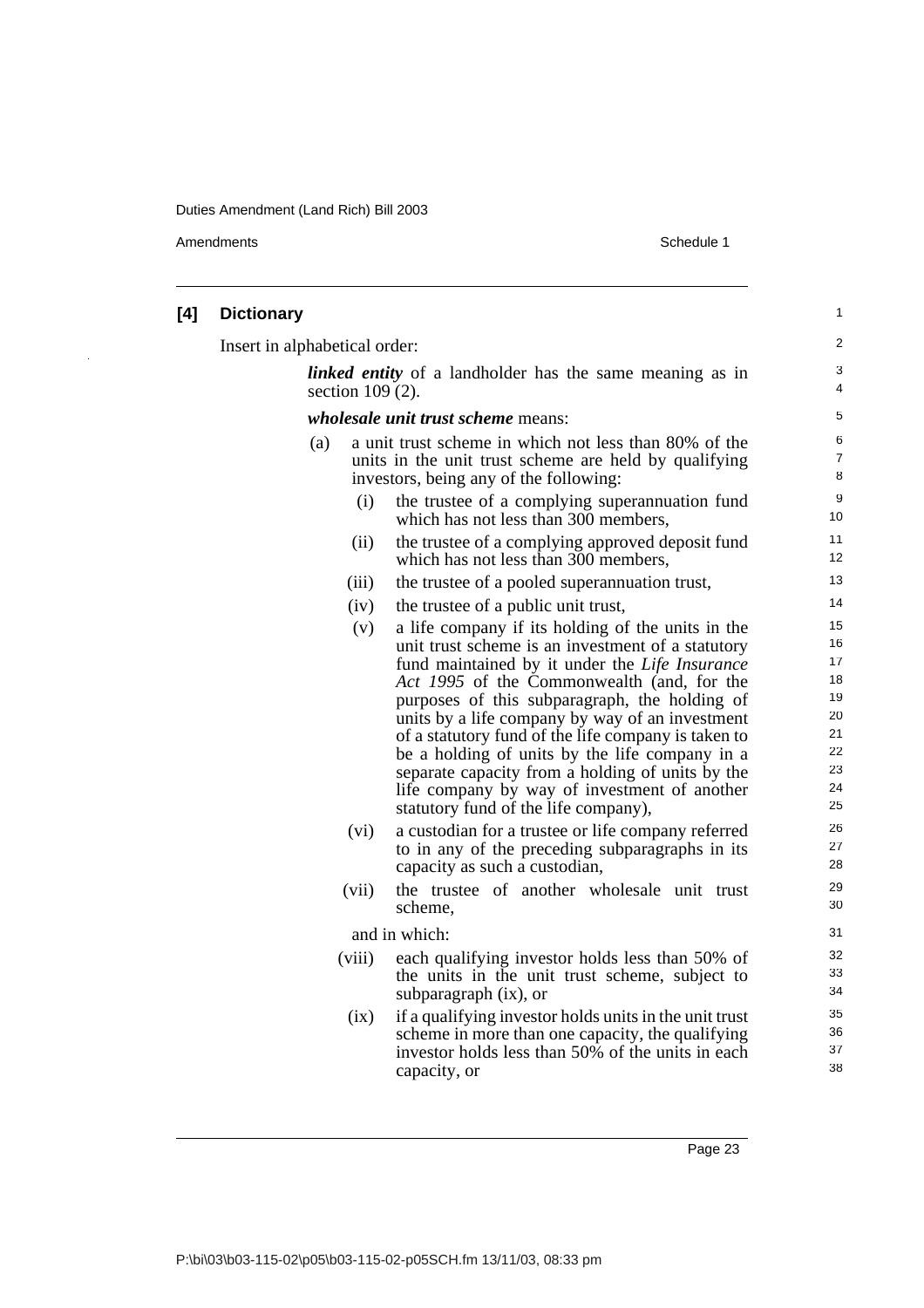Schedule 1 Amendments

|     | (b)<br>a unit trust scheme that, in the opinion of the Chief<br>Commissioner, will satisfy paragraph (a) within 12<br>months (or such longer period as<br>the<br>Chief<br>Commissioner may determine) after<br>the Chief<br>Commissioner gives written notice of that opinion to a<br>person who has requested the Chief Commissioner to<br>express that opinion in relation to the unit trust scheme,<br>and in which units issued in the trust during the 12-<br>month period (or the longer period) are issued only for<br>the purpose of the unit trust scheme becoming a<br>wholesale unit trust scheme and are the only units<br>issued from the time the Chief Commissioner gives the<br>written notice until the unit trust scheme becomes a<br>wholesale unit trust scheme, subject to section 124. | 1<br>$\overline{2}$<br>3<br>4<br>5<br>6<br>$\overline{7}$<br>8<br>9<br>10<br>11<br>12<br>13<br>14 |  |  |  |
|-----|--------------------------------------------------------------------------------------------------------------------------------------------------------------------------------------------------------------------------------------------------------------------------------------------------------------------------------------------------------------------------------------------------------------------------------------------------------------------------------------------------------------------------------------------------------------------------------------------------------------------------------------------------------------------------------------------------------------------------------------------------------------------------------------------------------------|---------------------------------------------------------------------------------------------------|--|--|--|
| [5] | Dictionary, definition of "private company"                                                                                                                                                                                                                                                                                                                                                                                                                                                                                                                                                                                                                                                                                                                                                                  |                                                                                                   |  |  |  |
|     | Omit "a recognised stock exchange".                                                                                                                                                                                                                                                                                                                                                                                                                                                                                                                                                                                                                                                                                                                                                                          |                                                                                                   |  |  |  |
|     | Insert instead "any exchange of the World Federation of Exchanges".                                                                                                                                                                                                                                                                                                                                                                                                                                                                                                                                                                                                                                                                                                                                          |                                                                                                   |  |  |  |
| [6] | Dictionary, definition of "private unit trust scheme"                                                                                                                                                                                                                                                                                                                                                                                                                                                                                                                                                                                                                                                                                                                                                        | 18                                                                                                |  |  |  |
|     | Insert "or a wholesale unit trust scheme" after "public unit trust scheme".                                                                                                                                                                                                                                                                                                                                                                                                                                                                                                                                                                                                                                                                                                                                  | 19                                                                                                |  |  |  |
| [7] | Dictionary, definition of "public unit trust scheme"                                                                                                                                                                                                                                                                                                                                                                                                                                                                                                                                                                                                                                                                                                                                                         | 20                                                                                                |  |  |  |
|     | Omit the definition. Insert instead:                                                                                                                                                                                                                                                                                                                                                                                                                                                                                                                                                                                                                                                                                                                                                                         | 21                                                                                                |  |  |  |
|     | <i>public unit trust scheme</i> means any of the following unit trust<br>schemes:                                                                                                                                                                                                                                                                                                                                                                                                                                                                                                                                                                                                                                                                                                                            | 22<br>23                                                                                          |  |  |  |
|     | a listed trust, being a unit trust scheme any of the units<br>(a)<br>in which are listed for quotation on the Australian Stock<br>Exchange or any exchange of the World Federation of<br>Exchanges,                                                                                                                                                                                                                                                                                                                                                                                                                                                                                                                                                                                                          | 24<br>25<br>26<br>27                                                                              |  |  |  |
|     | (b)<br>a widely held trust, being a unit trust scheme which has<br>not less than 300 unitholders none of whom,<br>individually or together with any associated person, is<br>beneficially entitled to more than 20% of the units in the<br>trust,                                                                                                                                                                                                                                                                                                                                                                                                                                                                                                                                                            | 28<br>29<br>30<br>31<br>32                                                                        |  |  |  |
|     | (c)<br>an imminent public trust, being a unit trust scheme:                                                                                                                                                                                                                                                                                                                                                                                                                                                                                                                                                                                                                                                                                                                                                  | 33                                                                                                |  |  |  |

l,